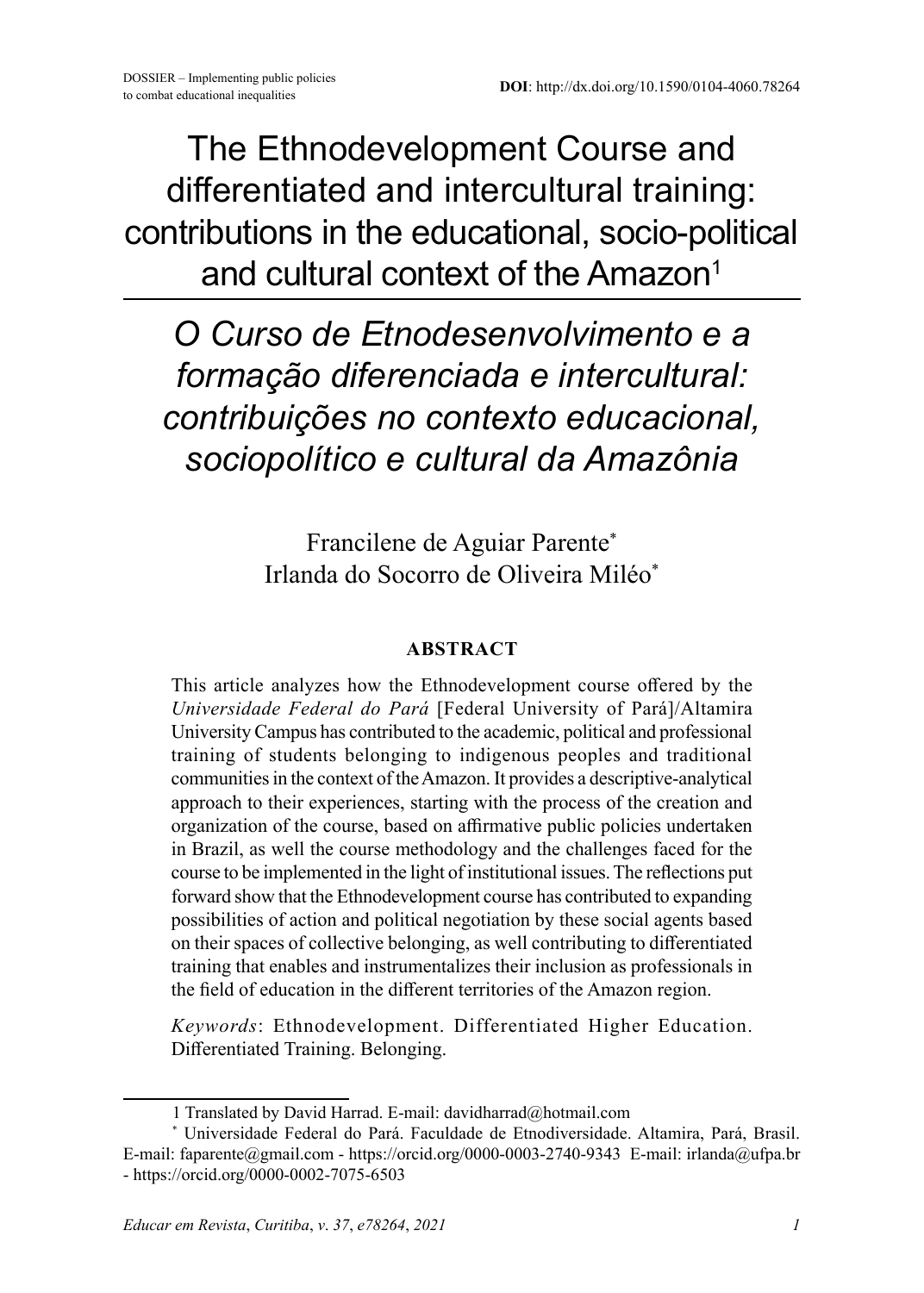#### **RESUMO**

O artigo analisa como o curso de Etnodesenvolvimento ofertado pela Universidade Federal do Pará/Campus Universitário de Altamira tem contribuído na formação acadêmica, política e profissional de estudantes advindos de povos indígenas e comunidades tradicionais no contexto da Amazônia. Situa por meio de uma abordagem descritiva-analítica das experiências vivenciadas desde o processo de criação e organização do curso, a partir das políticas públicas de ações afirmativas no território brasileiro, bem como sua metodologia e os desafios enfrentados para sua efetivação, em decorrência das questões institucionais. As reflexões elaboradas evidenciam que o curso de Etnodesenvolvimento tem contribuído para ampliar as possibilidades de atuação e negociação política desses agentes sociais a partir de seus lugares de pertença coletiva, assim como para uma formação diferenciada que possibilita e instrumentaliza sua inserção profissional no campo educacional nos diferentes territórios da região amazônica.

*Palavras-chave*: Etnodesenvolvimento. Educação superior diferenciada. Formação Diferenciada. Pertença.

#### **Initial approaches - Ethnodevelopment: from building the notion to making the course available**

The Ethnodevelopment degree course at the Altamira Campus of the *Universidade Federal do Pará* [Federal University of Pará] (UFPA) is a pilot experience in Brazil and its guidelines are based on discussions established from the partnership between public universities, funding agencies and social movements. But before we move on to present the course itself, the meaning of the notion of ethnodevelopment that underlies the epistemological, philosophical and theoretical-practical assumptions of this course needs to be explained.

The notion of ethnodevelopment was defined between the 1970s and 1980s in response to the form of development proposed, and has as its main creators Rodolfo Stavenhagen and Guillermo Bonfil Batalla. However, according to Antonio Carlos de Souza Lima, Maria Barroso-Hoffmann and Sidnei Clemente Peres (2002), and Ricardo Verdum (2006), discussion on ethnodevelopment dates back to the post-World War II period, when the decolonization process of nations in Africa, Asia and the Caribbean was taking place and concern with development from an economic viewpoint arose.

For Stavenhagen (1984, p. 18, our translation), who was one of the main exponents in the discussion on ethnodevelopment, the term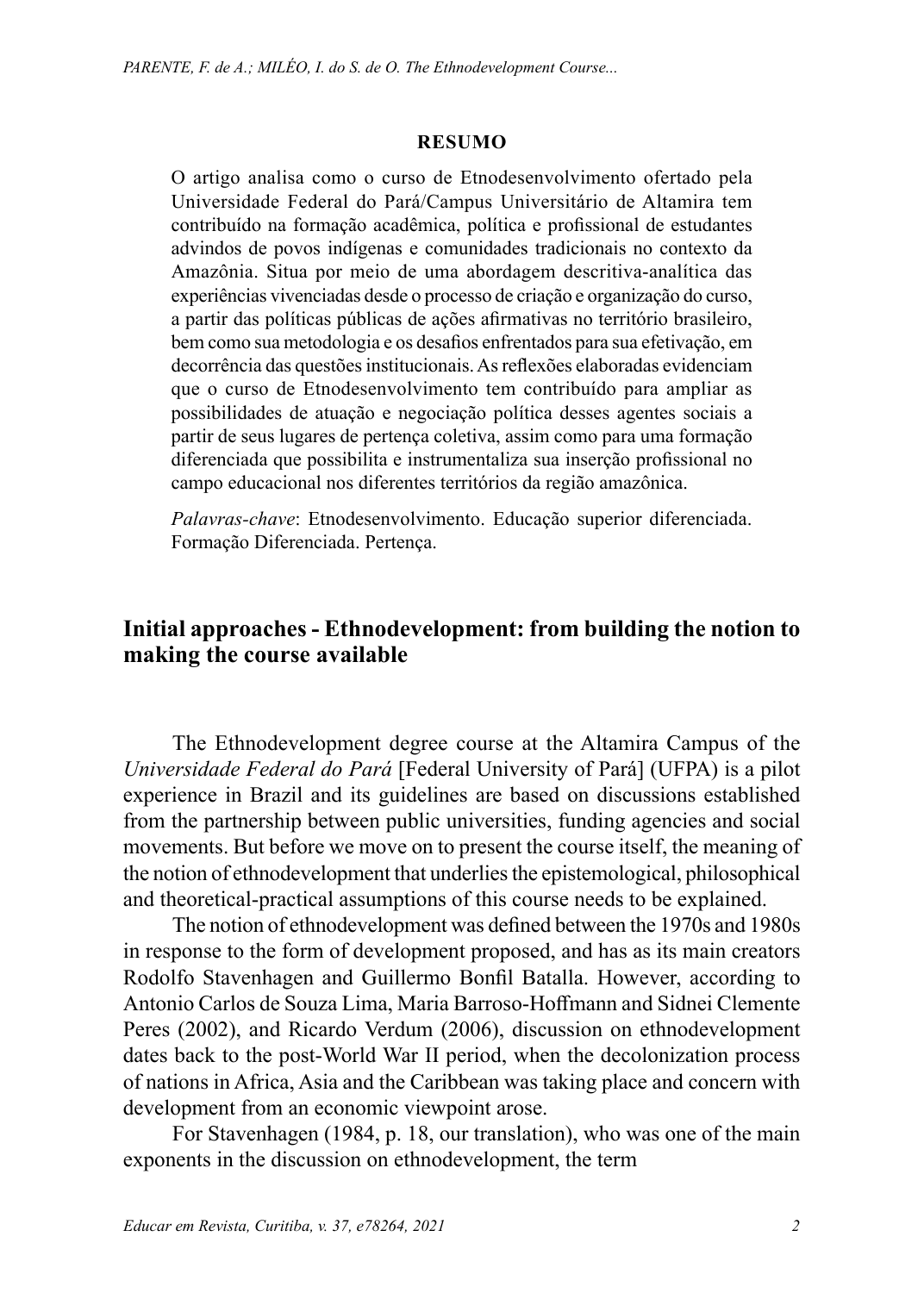[...] means that an indigenous ethnic group, tribal or otherwise, has control over its own land, resources, social organization and culture, and is free to negotiate with the State to establish relations according to its interests [...].

In this direction, Verdum (2006) considers that the notion of ethnodevelopment as proposed by Stavenhagen implies, as put forward by Bonfil Batalla (2006, p. 73, our translation), that

> [...] communities are effectively managers of their own development, that they are guaranteed the right to train their technical staff (engineers, teachers, doctors, etc.) and to structure and manage the politicaladministrative units responsible for the management of their territories.

Ethnodevelopment is thus a tool for political struggle and for the conquest of differentiated rights to guarantee the cultural autonomy of these social subjects, with a view to realizing the future project they desire for their societies, which according to Little (2002, p. 40, our translation), is the "main guide" for the establishment of the conditions necessary for the implementation of ethnodevelopment". Autonomy, especially in the case of indigenous peoples, is in most cases seen by the State as a threat to national sovereignty, as highlighted by Bartolomé (2006, p. 41, our translation): "[...] the core of the autonomy issue lies in maintaining (or regaining, as the case may be) a high degree of control over decision making that affects the local ethnic group".

In this sense, they complement each other: implementation of policies from the ethnodevelopment perspective expands the possibilities for autonomy of ethnic collectives, while autonomy also allows the consolidation of ethnodevelopment for peoples and communities who have been made vulnerable. Although the notion of ethnodevelopment in Brazil is associated with indigenous peoples, the discussion as a whole on the international scene shows that it can be applied to traditional peoples in general. As such, proposing educational policies based on this latter perception goes against the universalistic and monocultural educational models currently observed in the Brazilian scenario, which bring in themselves selective and focused designs that contribute to consolidate inequality and social exclusion (BONETI, 2006; CANDAU, 2011).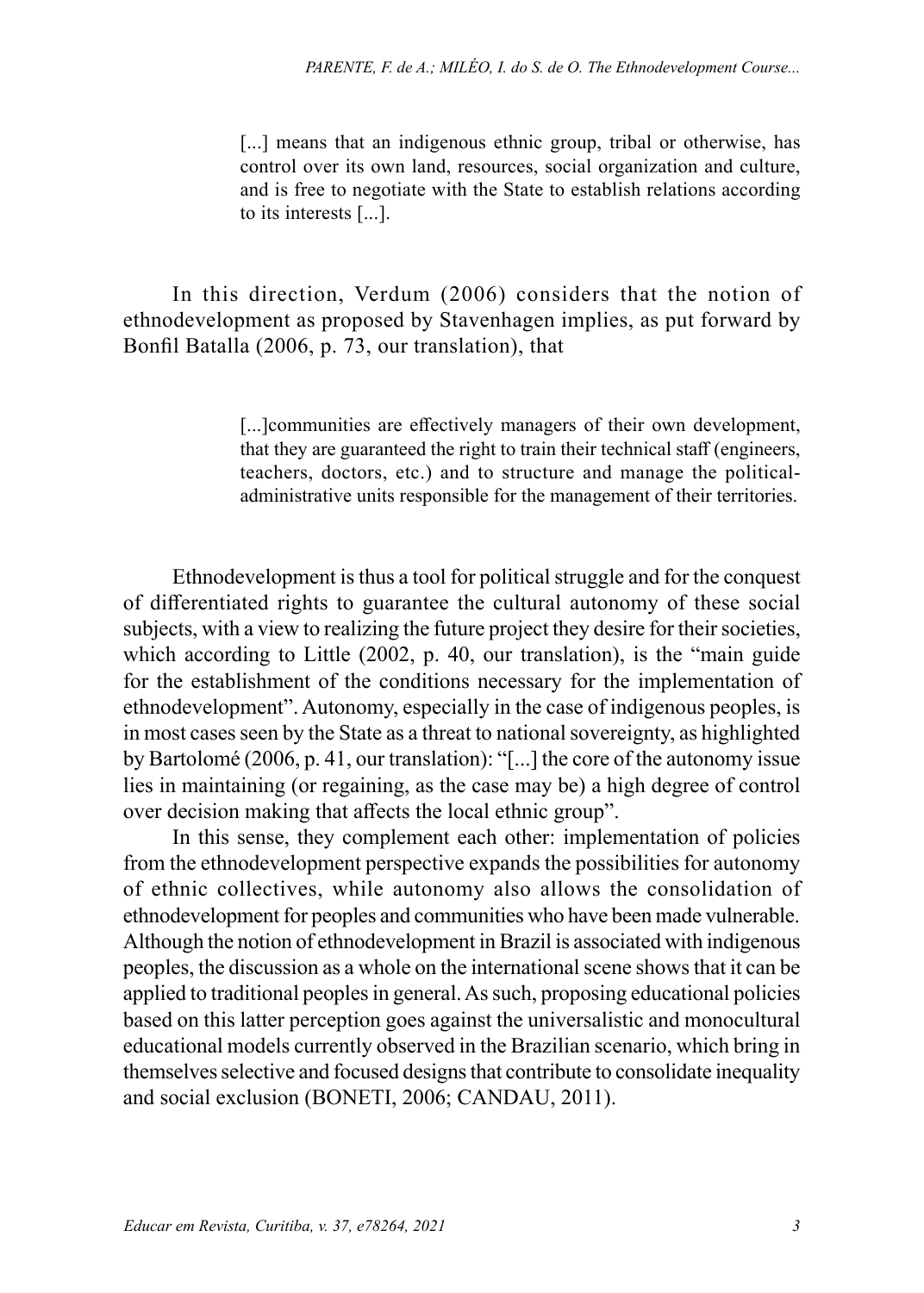In the 1990s, the discussion on ethnodevelopment was taken over by World Bank staff, marking another characteristic of the process of building ethnodevelopment of an indigenous people, namely partnerships with national and/ or international development agencies, as highlighted by Souza Lima, Barroso-Hoffman and Peres (2002). The direction taken on the international level about this debate had repercussions on the Brazilian indigenist scenario, as a result of the establishment of partnerships between organizations, indigenous associations and public universities, and began to influence a new model of academic training, especially through the creation of postgraduate programs brought into being through resources provided by the Ford Foundation and Brazilian agencies such as the *Coordenação de Aperfeiçoamento do Pessoal do Ensino Superior* [Coordination for the Improvement of Higher Education Personnel] (CAPES), the *Conselho Nacional de Desenvolvimento Científico e Tecnológico* [National Council for Scientific and Technological Development[ (CNPq), and the *Financiadora de Estudos e Projetos* [Financing Agency for Studies and Projects] (FINEP). In addition to these national and/or international funding agencies and professionals trained to work with ethnodevelopment, the indigenous peoples also counted on the work of ethnodevelopment professionals belonging to Non-Governmental Organizations (NGOs) focused on the indigenist field.

This was what gave rise to the initiative to offer an Ethnodevelopment course at the *Universidade Federal do Pará* [Federal University of Pará] (UFPA). This article is about the process of articulating and implementing the course and the political achievements of its coming into being as a proposal for the inclusion of traditional peoples and communities at UFPA and the affirmation of their collective belonging. We, the authors, have lived this experience very closely, as we were part of the group of teachers who worked directly on proposing the course, as well working to this day to implement and develop it, through teaching, research and/or extension, as part of the teams that undertook the selection process and, later, worked actively in the course.

By adopting a descriptive-analytical approach of the experiences we have lived as teachers of the course, right from the process of its creation, organization and operationalization based on affirmative action policies, we seek to contextualize, beyond linear perceptions, the sociocultural and institutional processes that impacted decision-making, in the sense of elucidating the practices that emerged, both with regard to the pedagogical proposal and also in the process of the solid relationships built between the different collective subjects (institution, teachers, students, social movements and groups) that, directly and indirectly, became a reference for the course. That is, we seek to manifest a descriptive-analytical portrait in keeping with the dense and above all interpretative description advocated by Geertz (1989), considering social actors as producers and products of culture woven through social relations.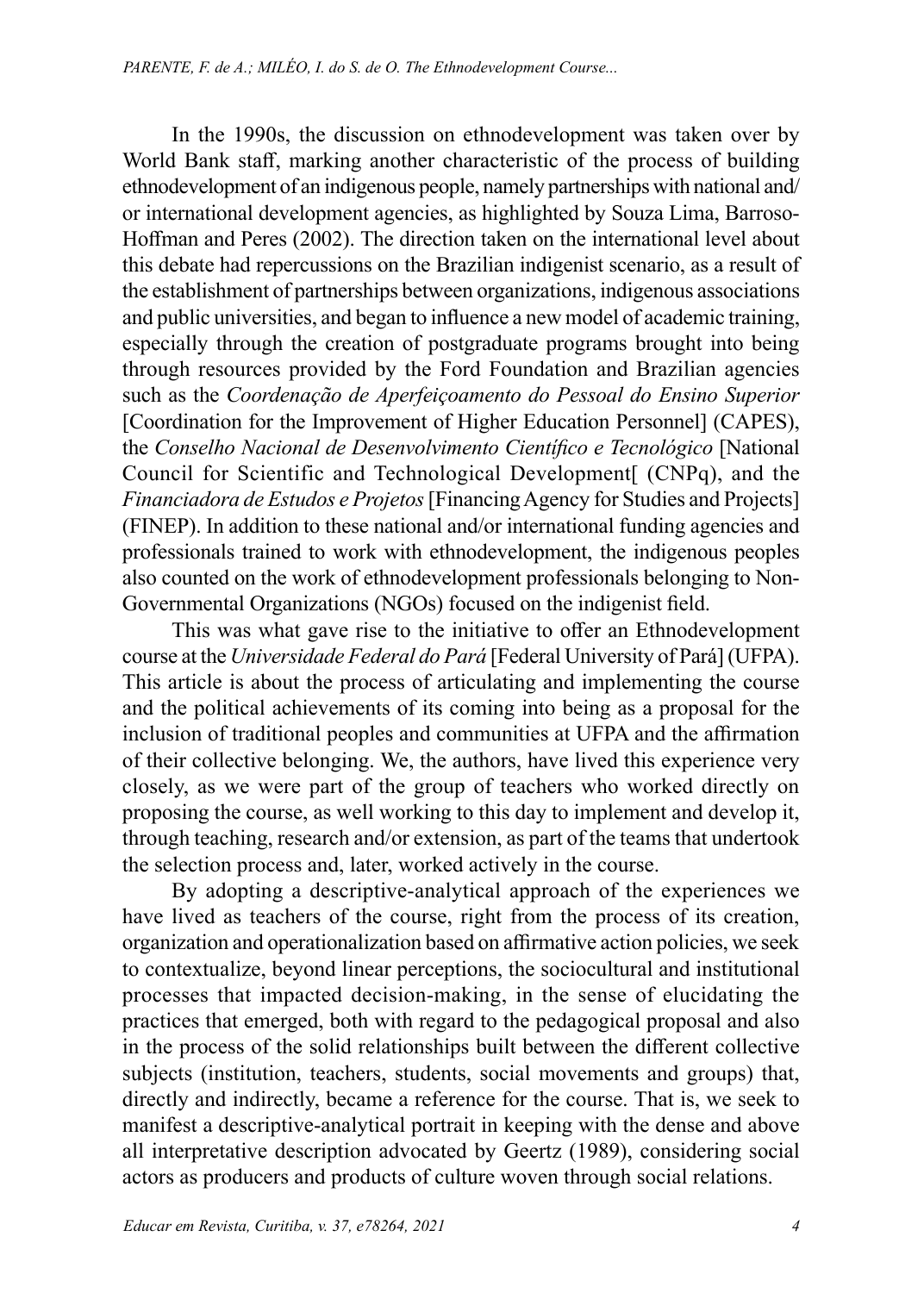The Ethnodevelopment Bachelor and Licentiate Degree course has certain specificities and challenges: thus far it is the only undergraduate course in Brazil with these characteristics; it brings together different social groups in a single class; it has a different methodology; it is the result of the political action of social movements and internal political discussion at UFPA; and it arose in the midst of a series of discussions about affirmative policies at UFPA, in mid-2007 and early 2008, stimulated by the debate at the national level about affirmative action, resulting from the Durban Conference in 2001, which promoted significant moves forward in the public debate on the subject (PIOVESAN, 2006). This aspect mobilized university teachers at the Altamira, Belém and Marabá *campi* who had been undertaking teaching, research and extension activities with differentiated peoples and communities, such as farmers, indigenous peoples and quilombola communities.

The creation of this undergraduate course was part of the plan to expand UFPA via the *Programa de Apoio a Planos de Reestruturação e Expansão das Universidades Federais* [Federal University Restructuring and Expansion Plan Support Program] (REUNI). It was developed based on discussions within the *Programa de Políticas Afirmativas para Povos Indígenas e Populações Tradicionais* [Indigenous Peoples and Traditional Populations Affirmative Policy Program] (PAPIT) created in 2008. It is important to highlight that REUNI is a federal government program created by Decree No. 6096, dated April 24, 2007 (BRASIL, 2007), and aims to favor the expansion of access and permanence in higher education, creating conditions for federal universities to promote the physical, academic and pedagogical expansion of the federal higher education network.

The Ethnodevlopment course was approved in 2009, as per CONSEPE/ UFPA Resolution No 3860, dated May 22, 2009 (UNIVERSIDADE FEDERAL DO PARÁ, 2009), and included in UFPA's affirmative policies as a Special Class<sup>2</sup>. Like so many other courses aimed at socially differentiated audiences and offered by Brazilian universities, this involved establishing partnerships with institutions that foster these types of initiatives. The actions necessary for preparing the Course Teaching Project and implementing the Ethnodevelopment course at UFPA received financial support from the Ford Foundation (FFORD), which funded the PAPIT for two years (2008-2010). The PAPIT supported the formation of a Pro-Ethnodevelopment Course Working Group (WG), comprised of faculty representatives from the UFPA Altamira Campus, the institutional space where the course would be offered, as well as the PAPIT team.

<sup>2</sup> This is the specific affirmative policy for courses aimed exclusively at indigenous and traditional peoples, such as Ethnodevelopment and Rural Education, at UFPA.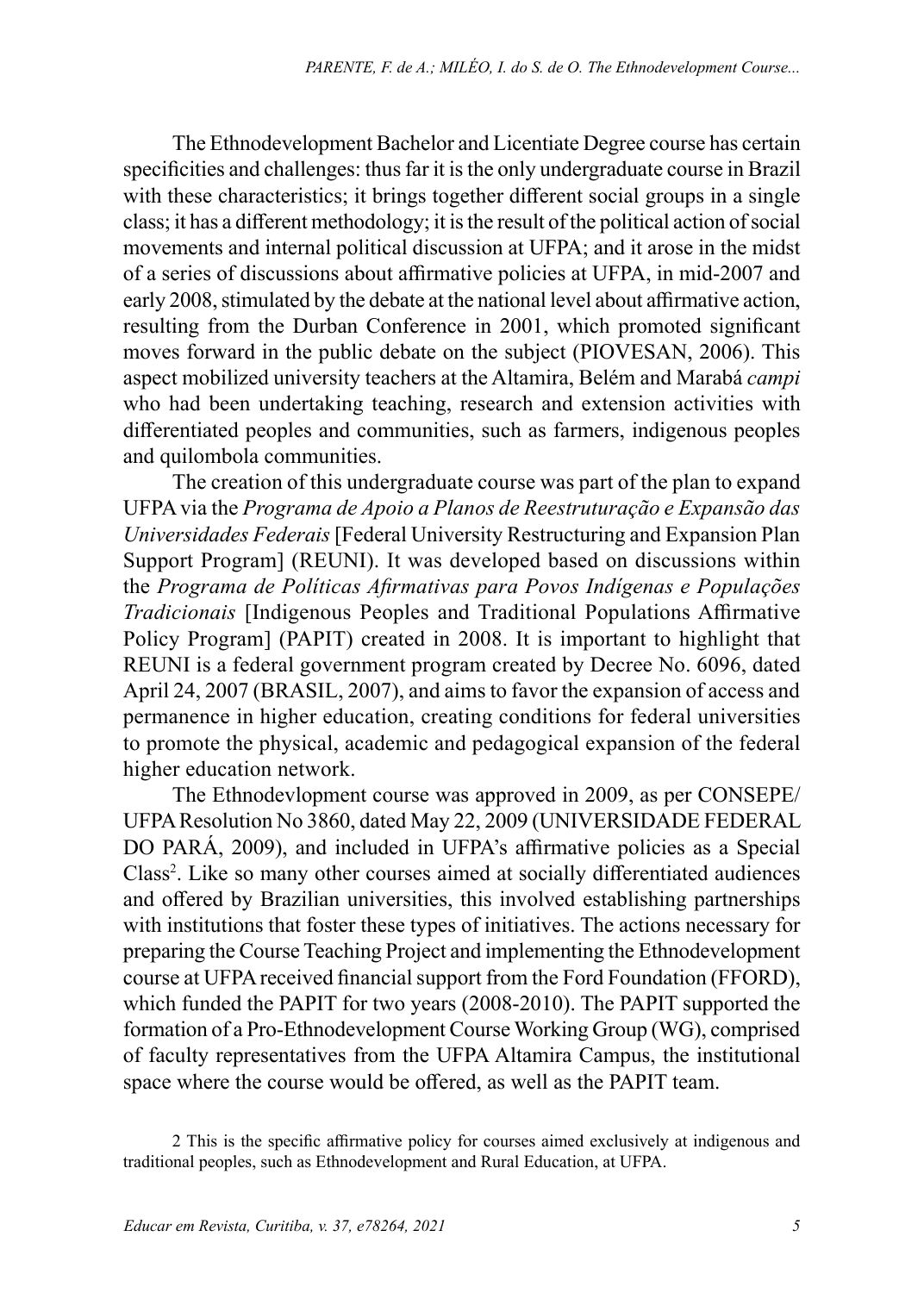The actions of this WG were also supported by organic intellectuals active in indigenous social movements and other traditional peoples representing the course target audience. The WG also had the task of discussing plans for competitive examinations to select teachers for the course, with vacancies initially opened for four subjects: Linguistics, Anthropology, Archeology and Human Rights. The teachers who were successful in the examinations became part of the WG and were included in the discussions about its implementation. After several meetings of the WG in Altamira and Belém, as well as discussions via e-mail, the curricular design of the course was prepared with the objective of fomenting the preparation of: "human resources belonging to indigenous peoples and traditional populations endowed with the capacity to manage information and contacts with the possibility of intervening socially based on systematic self-reflection" (UNIVERSIDADE FEDERAL DO PARÁ, 2010, p. 9, our translation).

Admission to the course takes place every two years. It takes place through the Special Selection Process, with a public notice calling for candidates that differs from the universal public application notice used by the university. The course is held in intensive periods. In order to locate candidates for the first class, PAPIT took action in the Xingu and Araguaia-Tocantins river basins to make an inventory of the traditional peoples and communities that are found in these regions; after this mapping, visits were organized to the course's target communities to present the course and ask community leaders to nominate candidates.

The first Special Selection Process for the Ethnodevelopment course took place in 2010/2011, with places for students at the Altamira and Belém *campi*. Forty-five places were made available and all were filled. The other classes opened in 2013, 2014 and 2015 in Altamira, and in 2016 a flexible class was made available at the UFPA Soure Campus in Marajó as both a bachelor and a licentiate degree course. In 2019, based on curricular reorganization as per *Conselho Nacional de Educação* [National Education Council] Resolution No. 02/2015 (BRASIL, 2015), the course became a licentiate degree course and a new class was made available at Altamira (UNIVERSIDADE FEDERAL DO PARÁ, 2019). The classes, in general, are formed by quilombolas, indigenous people, family farmers, people from the Black movement, riverside dwellers, extractivists and fishermen, with a varying number of students from each of these groups. Students belonging to these different groups attend classes 8 hours a day during two two-month blocks (January/February and July/August).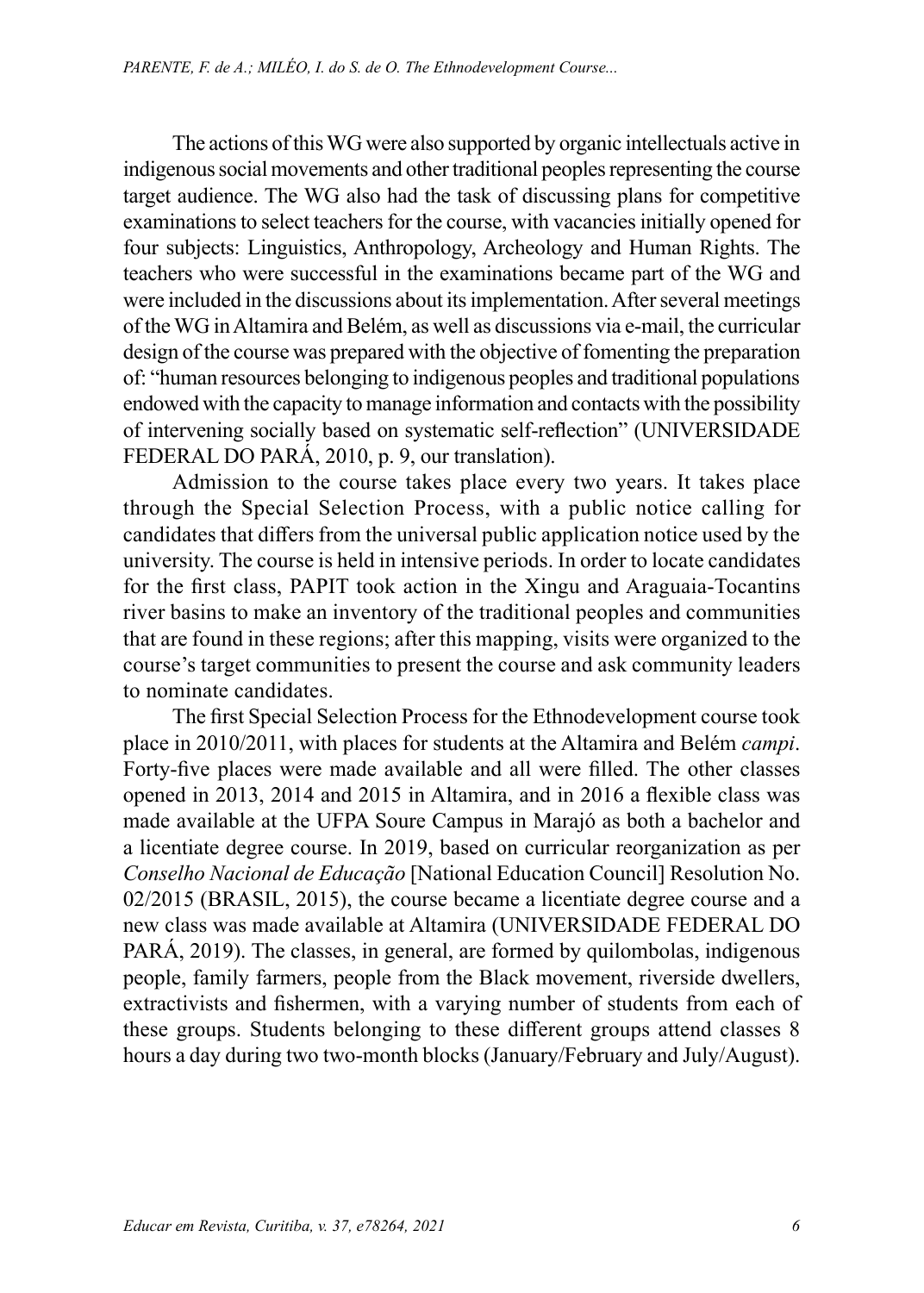#### **Different, but equal? Building possibilities of interaction between groups of belonging and deconstructing prejudice at UFPA**

The Ethnodevelopment Course is a dialogical network between knowledge and subjects from different groups of belonging, and was proposed in order to overcome the Cartesian model of most educational policies which, according to Boneti (2006), evoke a set of guidelines, objectives and goals planned and regulated by a correlation of complex forces that include local, national and international interests, based on a homogenizing pattern of collective constructs, thus characterized by the absence of different identitary voices in the formulation of public policies on education.

As a counter-hegemonic proposition, its pedagogical project guided by a curriculum referenced by interculturality allowed us to rethink and re-signify different aspects and components of school culture and of the entire educational system, based on a permanent dialectical movement of communication and learning between culture, identities, knowledge, wisdom and practices, with feedback from symmetrical and interactive dialog between different sociocultural groups, placing itself, therefore, as "a social and political task that questions society as a whole, which starts from concrete and conscious social practices and actions and attempts to create modes of responsibility and solidarity; as well as a goal to be reached" (WALSH, 2001 *apud* CANDAU, 2008, p. 11, our translation); without losing sight of the need to consider, in the materiality of this curriculum, interchange between traditional and official knowledge.

We understand affirmative action policies to be a set of special and temporary measures that seek to address historical inequalities arising from discrimination against certain peoples, communities, groups within a society, without acting on the right to equality. According to Flávia Piovesan (2006, p. 40-41, our translation), affirmative action allows us to remedy discriminatory processes, while at the same time

> [...] fulfilling a public purpose that is decisive to the democratic project, which is to ensure diversity and social plurality. They constitute concrete measures that make the right to equality viable, with the belief that equality must be shaped by respect for difference and diversity.

It is, above all, an attempt to achieve the ideal of redistributive justice with recognition of identities; in other words, equality that recognizes differences and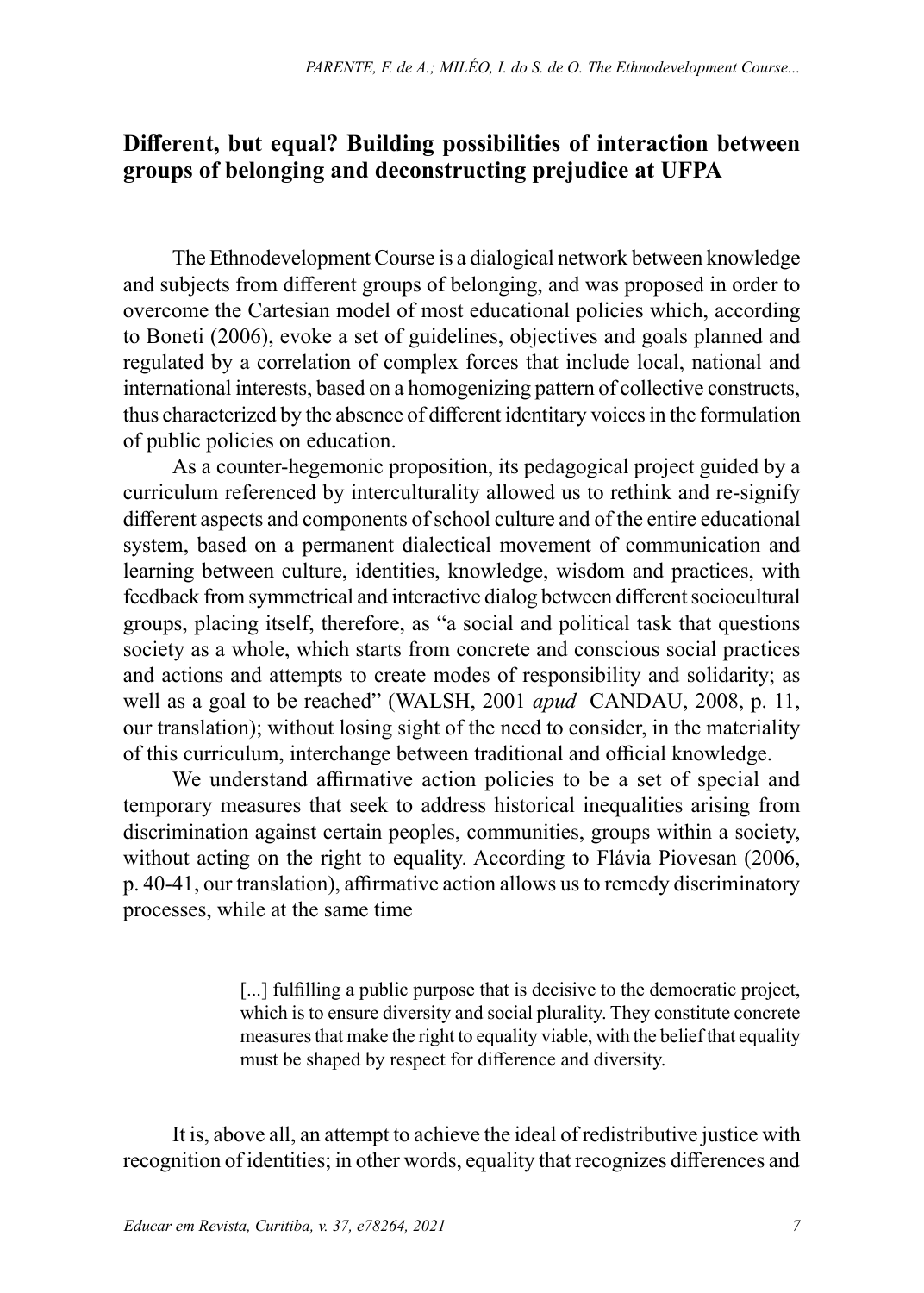difference that does not (re)produce inequalities, as indicated by Boaventura de Souza Santos in his belief as to the realization of equality (SANTOS, 2003), and that restores "equality that was broken or that never existed", as Sabrina Moehlecke (2002, p. 201, our translation) informs us, which can be constituted in different ways, depending on local inequalities. In the case of UFPA, one of the paths found was the guarantee of education for indigenous peoples and traditional communities through affirmative action policies.

The fact that socially and ethnically different people form a single degree course class at UFPA represents a challenge in several fields: administratively; for teaching itself; for the other students at the university, and especially for the course students, who found themselves in a common arena of education, negotiation of interests and construction of dialogues. This is because the students' profiles are considerably varied.

Not all of them are political leaders in their groups of belonging, and some, especially the indigenous people, who mostly live in the city of Altamira, speak shyly about the ethnic identity to which they belong. As for the farmers, they have been through political training promoted by Catholic *Comunidades Eclesiais de Base* [Ecclesial Base Communities] (CEBs) and through militancy in rural or women's movements and express themselves according to what they are fighting for; other students have also experienced differentiated education in *Casas Familiares Rurais* [Rural Family Houses] (CFRs) and through the *Programa Nacional de Educação na Reforma Agrária* [National Program for Education in Agrarian Reform] (PRONERA) run by the *Instituto Nacional de Colonização e Reforma Agrária* [National Institute for Colonization and Agrarian Reform] (INCRA), which in a way indicates the relative success of such trainings, at least with regard to the continuity of the schooling of people from rural areas, who reach the university in different ways.

The quilombolas, on the other hand, form a mixed group of people with recognized political leadership and others with great potential for training, especially with regard to gender issues within their ethnic group. Riverside dwellers and fishermen speak with authority about their identities and political actions; and representatives of the Black movement demand from the course discussions about the problems they face in their experiences in the urban area of Altamira and living alongside other movements and identities.

The diversified profile of the students, the different collective subjects and their groups of belonging constitute an intercultural mosaic marked by interactions, conflicts, dissensions, which materialize within the university, constituting challenges for us, teachers and students; but, at the same time, they give us a perspective of infinite learning provided in these dialogic clashes of empowerment, re-signification, (re)construction and identity affirmation. This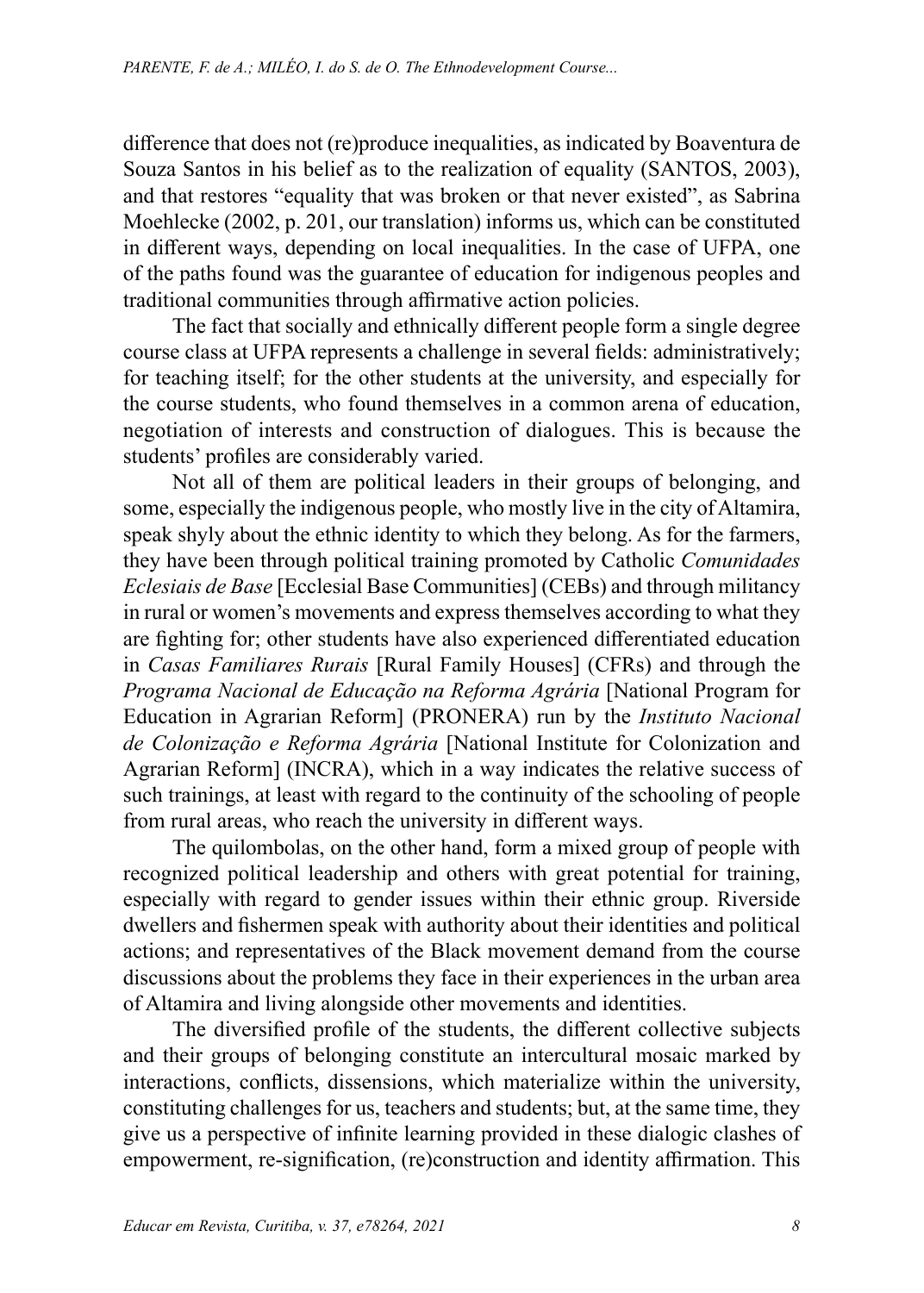manipulation of ethnic belonging and identities must be understood as a strategy of resistance to different social situations experienced throughout individual and collective trajectories, as well as to universalistic policies of the State in relation to the subjects in question and their collectives (SANTOS, 2003).

This dynamic based on interculturality promotes a dialogical education based on the recognition of the "other", affirming horizontal relations between the different collective subjects involved in the educational act, since, as Candau points out (2008), education from an intercultural perspective, as cultural negotiation, by enabling the confrontation of conflicts caused by the asymmetry of power between different collectives, may be able to

> [...] favor the construction of a common project, through which differences are dialectically integrated. The intercultural perspective is oriented to the construction of a democratic, plural, and human society that articulates equality and identity policies (CANDAU, 2008, p. 52, our translation).

On the first day of class, when they are introduced to the group, the surprise on the students' faces is perceptible, particularly in relation to the indigenous people and quilombolas. There is still an expectation of finding the indigenous and quilombola people as portrayed by textbooks and television networks; homogeneously "depicted" and reified as an image of ethnic purity. Even more interesting is that this representation is associated with the image of the *other*, not with self. The reference to self, most of the time, is that "I am indigenous, quilombola, or a farmer", while questioning the identity of the *other*, which can generate a series of conflicts; as well as the political positioning in relation to certain real issues or situations that afflict them as a collective. One of the challenges is to make them understand that this is/was the representation that "White"/Western culture ideologically puts/put forward of them as a strategy to deny their identities and rights; assimilating and reproducing this discourse is to take on their position of superiority, relegating the ethnically differentiated to an inferior position in social relations. Perceiving that negation of one of the differentiated collectives also affected the identities of other groups, since despite being different they are/were seen, in the eyes of those who propose homogenization in the name of the nation's growth, as obstacles to progress.

If in the classroom the group is strengthened, outside the classroom the situation is more complex, since students from different social backgrounds are placed in a common arena of academic training (and trainers), negotiation of interests, especially in relation to the student movement that fails to incorporate the demands of differentiated students, such as places to stay in the student hall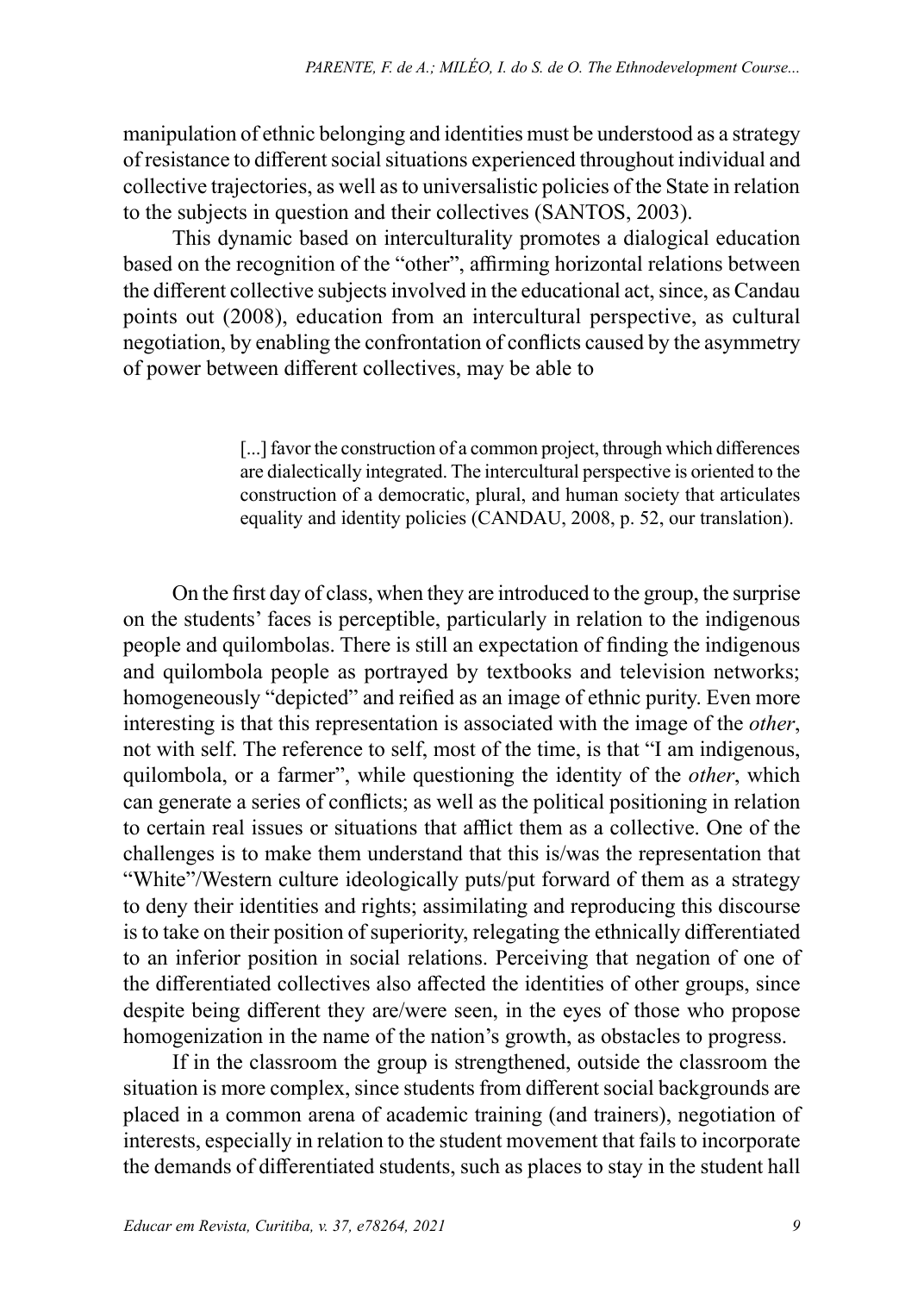of residence, extension of deadlines for enrollment in scholarship programs (which require documentation that students often do not have, such as proof of income and residence).

These are documents that are also necessary for the Special Selection Process and which, due to lack of articulation and communication problems between the student movement and the differentiated students, end up making unfeasible both registration for the selection process and final approval of those who pass, demanding of students and teachers the construction of dialogues in different spaces in order for these students to be able to remain and for the course to continue in the institution.

It is common for students to comment that "in the *Etno* classroom things happened one way, outside the classroom people did not acknowledge them"; in the classroom they are acknowledged as differentiated collectives and have their ethnic identity positively affirmed; outside the classroom, mistrust and disputes are activated, either due to their entrance into the university through affirmative policies, via the Special Selection Process, seen as making things easier for these groups that, for this reason, are considered not to be worthy of being at the university under equal conditions, because they did not have the merit of "passing" the universal entrance exam, or because their ethnic identities were not/are not acknowledged outside the geographically and socially established spaces for recognition of identity conformity.

In view of this, teaching is always challenging with a diverse class that has orality as the highlight of the debates. On the other hand, writing is something to be worked on among these people. The option for the quality of reading, discussion and writing, to the detriment of the quantity of material presumably worked on, has shown itself to be the balance for the class, which varies according to the composition of each class. These practices are adopted as strategies to involve the collective in a dynamic in which the intersubjective and cultural relations between teachers and students are woven much more by an epistemological reflection that effectively impacts life beyond the school and the classroom, thus transposing abstract and Cartesian knowledge (SANTOS, 2008). This proposition of educational praxis based on the political-epistemological dimension does not set a pre-established curricular order; on the contrary, it enables the production of the curriculum during the flow of events and experiences of the concrete life of those people.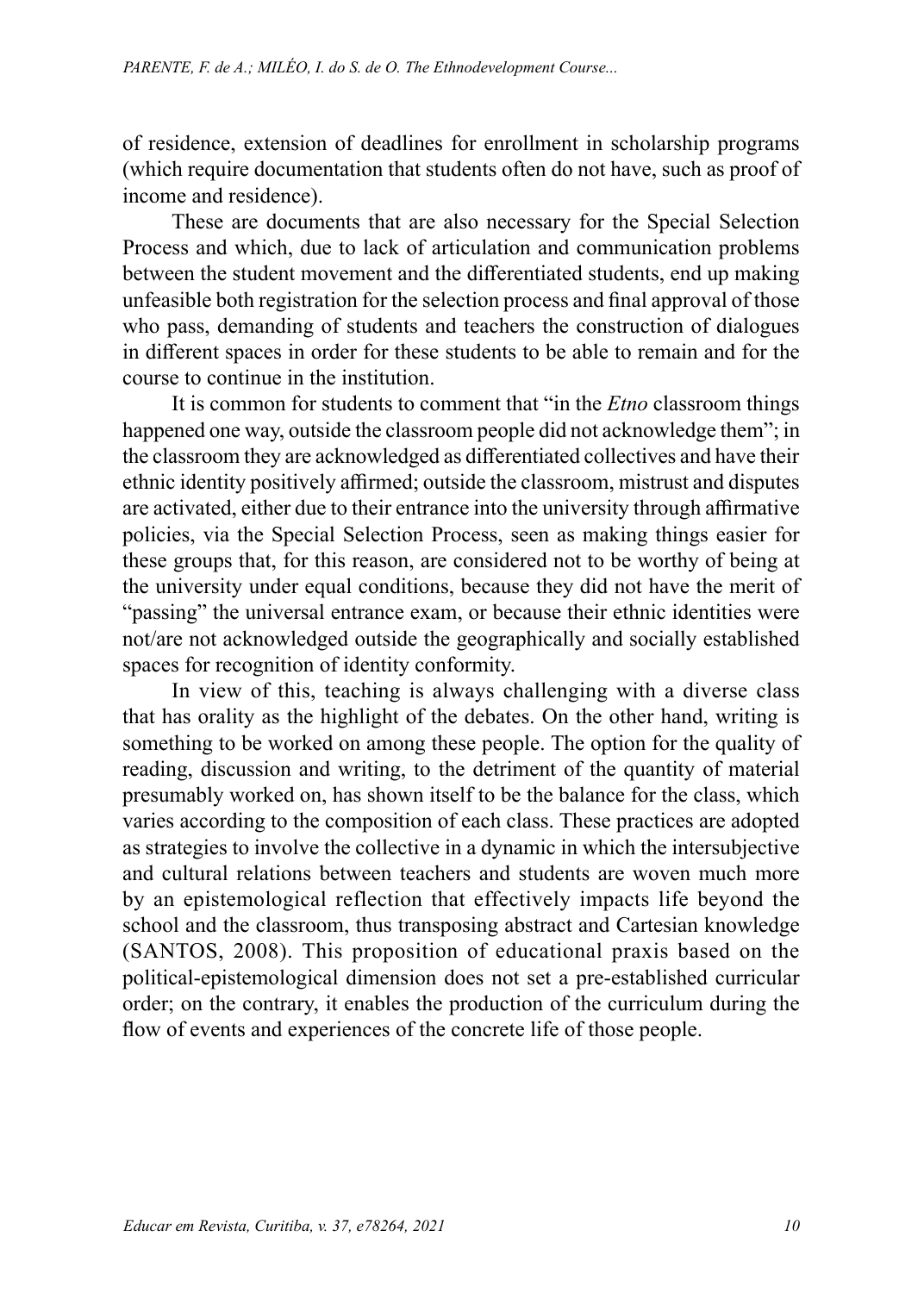### **Admission to the Ethnodevelopment course through the special selection process**

As the academic activities of the course progress, the initial scenario of shyness increasingly gives way to affirmation and argumentation of socially differentiated identities. Curricular activities that problematize the issue of identity help students to reflect on the construction of their individual and collective identities, strengthening the groups within the room, but in a way that dialogues and not so much disputes between each other. At the same time as the different collective identities gain greater clarity, the dynamics of the process of their construction shows that this clarity does not correspond to fixed and rigid borders, but rather to fluid ones, as stated by Hall (2000). And in the course this fluidity also occurs in the sense of being able to "transit" between two groups of belonging, as was the case of a student who entered the course as a farmer, whose mother was indigenous and whose father was a farmer, and who now declares herself to be indigenous.

One of the battles fought internally from the institutional point of view at UFPA was, and still is, the fight against the idea that the universal public application notice is suitable for ethnically differentiated candidates. The Pro-Ethnodevelopment Course Working Group (WG) invested in discussions with the sectors of UFPA responsible for preparing the public application notices about what meeting the needs of socially differentiated candidates was all about, including legal advice from teachers forming part of the WG. Some of the teachers who are members of the WG took part in meetings with members of the UFPA *Comissão Permanente de Processos Seletivos* [Permanent Commission on Selection Processes] (COPERPS/UFPA) in order to discuss the draft selection notice proposed by the WG and thus build the final document. COPERPS members expressed many concerns in these meetings, including about the legality of the differentiated selection process, while some of the opinions expressed contributed to the process of preparing the public application notice for Special Selection Process, according to Parente (2014), showing that higher education institutions still need to advance significantly in putting affirmative public policies into place and taking difference into account (OLIVEIRA; PARENTE; DOMINGUES, 2017).

It is important to highlight that because it is a course aligned with affirmative public policies developed in Brazil, with effect from 2013 its dynamics and differentiated and intercultural organization (PIOVESAN, 2006; CANDAU, 2011) led to changes in the way of carrying out the Special Selection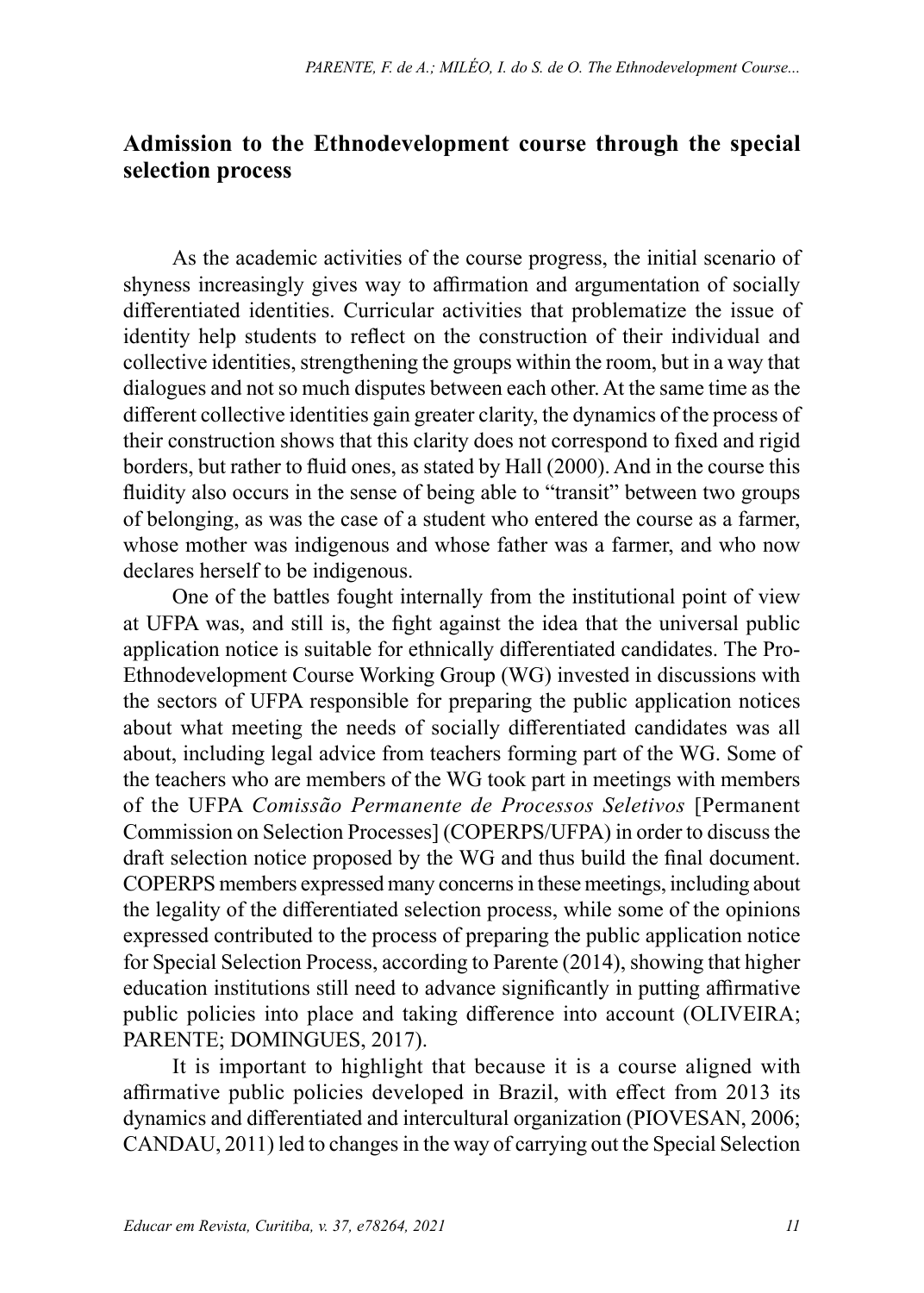Process for affirmative policies with places reserved for indigenous peoples and quilombolas, as well as special classes. These changes met the demands of both the Ethnodevelopment Course and the Licentiate Course in Rural Education, which are part of the UFPA Faculty of Ethnodiversity at the Altamira Campus. All candidates went through a first stage of the process consisting of an objective and written test, followed by an interview. Until the most recent selection process, held in 2019, the objective test was only applied to rural education courses, which have specific audiences and differentiated dynamics from other courses in the affirmative policy program.

Another discussion developed with COPERPS concerns the content to be required for the Special Selection Process for the Ethnodevelopment course, as orality among indigenous and traditional peoples would need to be taken into consideration and valued in the process. Some COPERPS members defended the idea of applying a general knowledge test to the candidates, as occurs in the universal entrance exam, but this was debated by members of the WG as not being an adequate way of meeting the specificities of the candidates for the course. After a great deal of dialogue, the setting up of a commission appointed by COPERPS was approved with the objective of conducting the Special Selection Process for the Ethnodevelopment course. The stages of the Special Selection Process for this course consist of an essay on themes related to the reality of the target audience and an interview with a script also developed by the commission. Once the first group had been selected for the course, the challenges for the course's daily operation began<sup>3</sup>.

In relation to our difficulties in materializing the proposed course, which at the beginning ranged from classrooms that could hold 45 students to teachers with an academic profile of political activity, coming up against the question every semester "is there a teacher at the [Altamira] Campus who can teach the subject?" The dialogue with the Campus coordination and with the UFPA Chancellor's office was always to emphasize the commitments made by UFPA itself when the course was approved, and that were part of its 2001-2010 Institutional Development Plan (IDP) and for the 2011-2015 four-year period<sup>4</sup>, which defined as an institutional principle the restructuring of its teaching model, outlining that the panorama of poverty and vulnerability of regional social groups must be taken on as a social debt; respect for ethics and ethnic,

3 These examples are provided in order to visualize and measure the importance of the transformative impacts of differentiated courses and/or specific policies for indigenous peoples and traditional communities in the institution, insofar as, among other things, they question universalizing policies and contribute to the process of building a fairer, more participative and inclusive university.

4 Period when the course was becoming consolidated in the institution.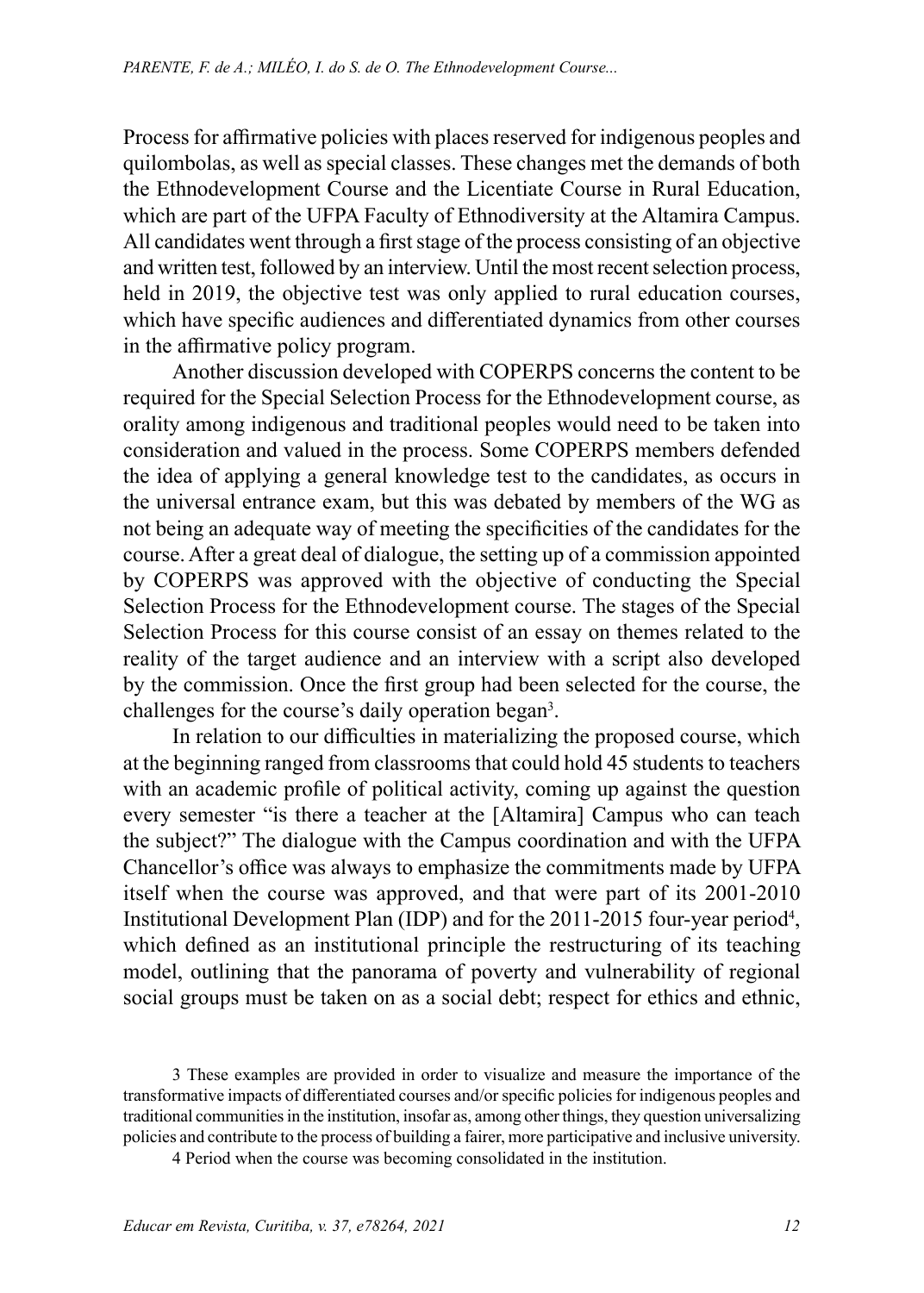cultural and biological diversity; pluralism of ideas and thought; public and free education; defense of human rights and preservation of the environment (UNIVERSIDADE FEDERAL DO PARÁ, 2002, 2011).

Although respect for ethnic, cultural and biological diversity was present as part of the inclusion of those treated as being different since the beginning of the process, when we used this argument to guarantee differentiated rights we were, and still are, reminded that "the university belongs to everyone" and treats everyone differently, which we understood much more as the universalization and homogenization of difference in order to avoid privileges (PARENTE, 2014). This is because respect for the institutional principles mentioned above implies not only promotion of affirmative policies for the entrance and inclusion of indigenous peoples, quilombolas, farmers, Black people and other differentiated peoples and communities in the university, but above all the guarantee of their permanence there, through scholarships and institutional support for housing. To give an idea of the difficulties arising from a partially implemented affirmative action policy, we take the case of Altamira, Pará (PA).

Since 2010, affirmative actions for indigenous peoples and traditional communities became a concrete reality in the institution. In the same period, the third largest hydroelectric dam in the world, Belo Monte, was built in the region of Altamira, State of Pará. Not only did the population almost tripled over the years, but real estate speculation also increased dramatically in the municipality and the region. In turn, the Altamira Campus Hall of Residence is unable to accommodate the number of students who need it<sup>5</sup>. In the face of this, the situation has been quite stressful, because with every semester that starts old problems are revived without any progress being seen as to solving them.

It is clear that this fact generates a series of inconveniences as a result of the students making a great effort to have a place to stay and not go hungry. Depending on the semester, and the situation found, they stay at the Hall of Residence, scattered over vacant spaces in the institution, which has improved over the years, but still lacks articulation, including by the course coordination and the faculty administration, aimed at guaranteeing the right to education. At times the need arises to rent spaces outside the institution, with the help of teachers, so that students can be housed during the face-to-face part of the course. Inclusion does not just mean access to higher education. These situations highlight the need to guarantee the entrance and permanence of students in higher education, with housing, scholarships and academic guidance, especially in the

<sup>5</sup> Furthermore, even if it did have room, the regulatory text of the Altamira Campus Student Hall of Residence clearly privileges full-time students at UFPA (i.e. attending from March to June and August to December).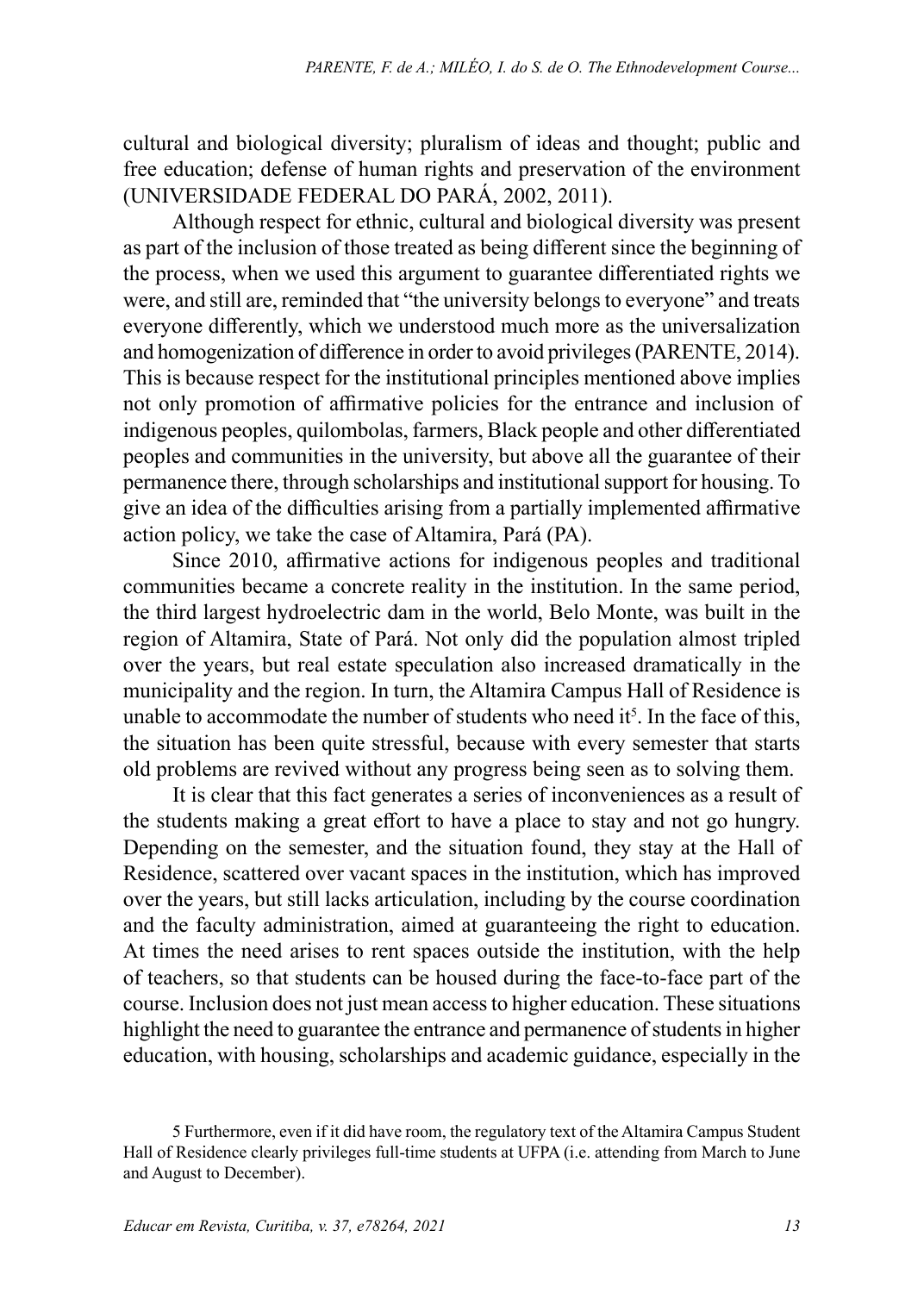first years of the policy's implementation, given the importance of unifying the understanding of what it means and its repercussions, otherwise one becomes subject to the subjective and prejudiced viewpoints of academic bureaucracy.

However, it must be said that the student assistance policy has improved over this time because of the actions of indigenous peoples and traditional communities, especially those who accessed the university through affirmative action policies for special classes, such as those taking the Ethnodevelopment course, who pressured the institution to change the criteria for access to the scholarships, as well as the selection and payment schedule for students taking intensive courses at UFPA (OLIVEIRA; PARENTE; DOMINGUES, 2017).

Undoubtedly, the inclusion of indigenous peoples and traditional communities in the university has provided excellent spaces for struggling and dialoguing to achieve de facto welcoming of diversity in university bureaucracy. But, regardless of the conditions under which the course is held, its success can be affirmed with regard to the academic training of ethnically differentiated people, who today are working in different municipalities of the Xingu and Transamazon region, Marajó Island, Tapajós, Tocantina region, Bragantina and Salgado Paraense; in quilombos, indigenous villages, settlement projects and rural communities, *Casas Familiares Rurais* [Rural Family Houses] (CFRs), urban areas of municipalities; in teaching, research, extension, in different spaces, as technical staff of the city halls of their respective cities and in the social and indigenous movements from which they come.

Furthermore, among the teachers who have worked and still work in the course, one hears that the methodology employed in Ethnodevelopment instigates them to rethink the didactic and pedagogical actions used for the classes that enter UFPA via the conventional universal public application notice, especially with regard to making teaching something closer to the reality of the students' lives. Those actions have promoted differentiated action in their groups of belonging and have enabled them to circulate in the university, which is beginning to be seen by them as a future to be realized. An important step towards this was the course being given its own building, which occurred in July 2013. The course having its own building and a differentiated audience constitutes a political strategy for the social movements and for the maintenance of the course at UFPA.

We recognize that the current demand for the course is also a consequence of the success of the first classes (today we are finishing the fourth class out of the total of five offered so far), which have been standing out in political action in the region, participating in a qualified way in discussions about the problems that affect their groups and society in general, even if this action takes place in different ways. There have also been significant results arising from the struggle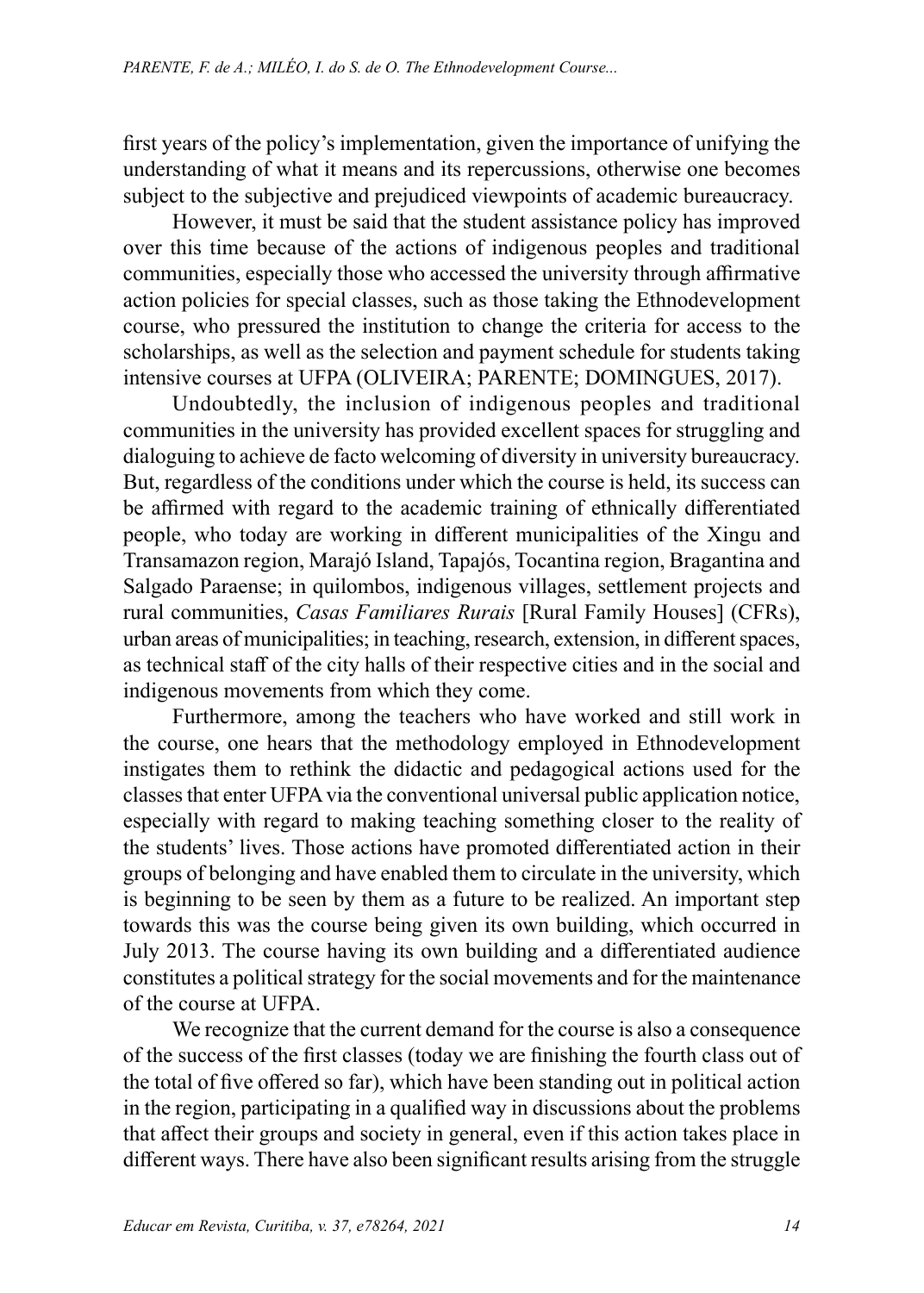for their inclusion and qualification at UFPA, such as their holding positions in municipal governments, whether as employees in elementary education, which is the case of many of the students who work in teaching, or the inclusion of subjects on the school curriculum so that students trained in Ethnodevelopment are competent to teach, as happened among the quilombolas of Marajó Island and farmers in the Transamazon region, which shows the potential of the course for the Amazon region.

## **The Alternating Cycle Methodology: course possibilities and limits**

The methodology that guides the didactic and pedagogical actions employed in the classroom differs from that adopted in conventional classes in some aspects: the amount of material used for reading and discussion; the discussion of texts is based on the relationship between these texts and the students' life experiences and political actions inside and outside the places to which they belong; the course disciplines are shared with teachers from different areas of knowledge and that dialogue between each other; the students' experiences are the raw material for the development of the curricular activities; during the classes, scripts are built for what the students are to develop in their time in the community; their time spent in the community is monitored by course teachers and the reports the students deliver serve as material for the opening seminar of the next period spent at university, as well as in the course disciplines; the research carried out in the time spent in the community is used as input for building their end-of-course assignments (OLIVEIRA; PARENTE; DOMINGUES, 2017).

As can be seen, the Ethnodevelopment course teachers face the challenge of accompanying the students' educational process throughout the course and not just at specific moments. This limits the number of teachers who can dedicate themselves to the course, but this has been overcome by the teamwork of teachers who work at the Altamira Campus and at other UFPA *campi*.

We also emphasize that the formative actions that represent a differentiated and intercultural pedagogy, understood as a theoretical-practical process in dialogue with the collective subjects and the territories to which they belong (CANDAU, 2008; ARROYO, 2012), overcome the Cartesian model of knowledge and have the Alternating Cycle education method as the structuring foundation of the curricular and pedagogical path, which has as its basic principle a socio-pedagogical practice that articulates learning times and spaces,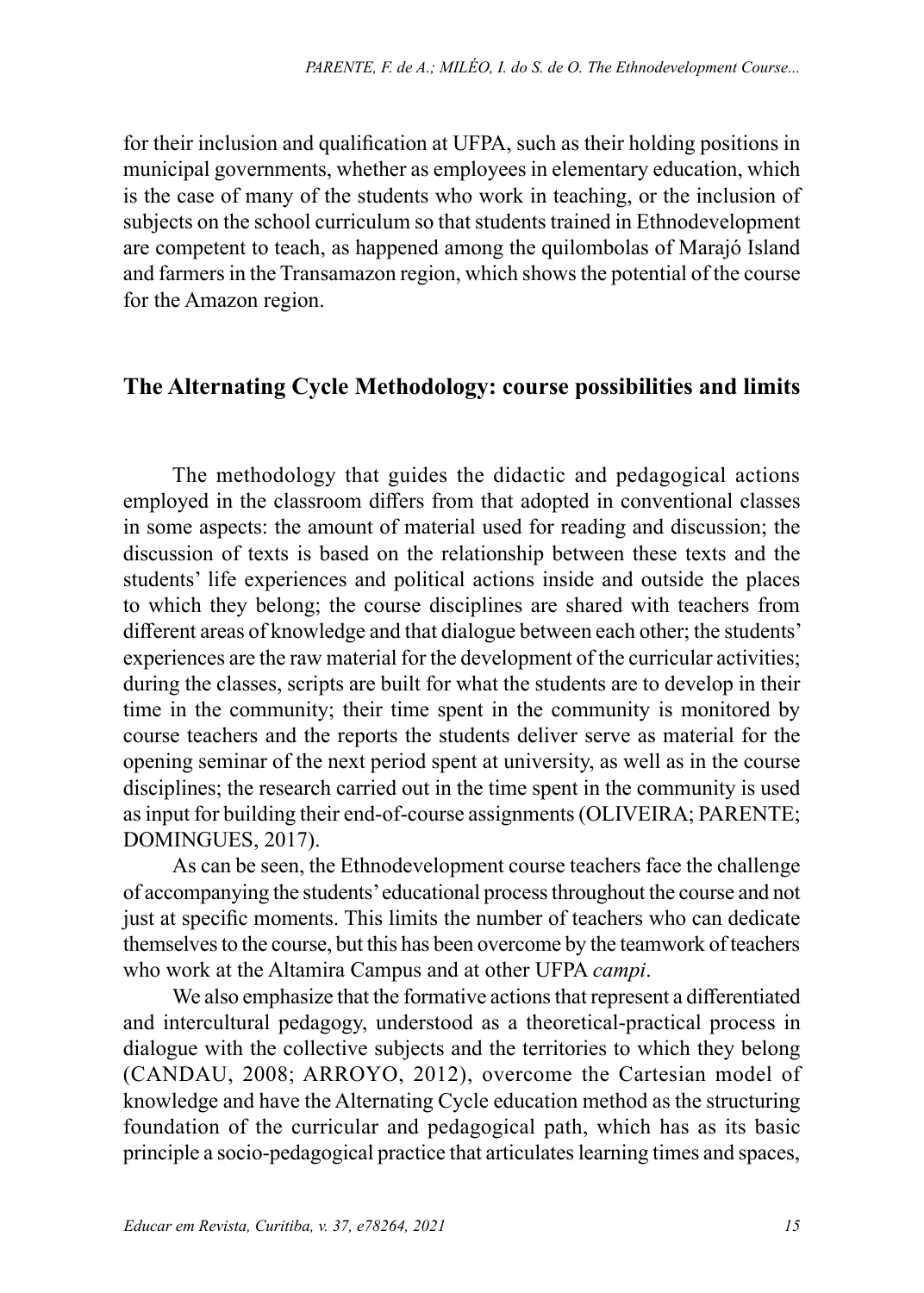seeking to mobilize experiential and theoretical knowledge that expresses and acquires meaning in the territories to which the students belong through concrete pedagogical experiences (PARENTE; LOPES; MILÉO, 2020).

The alternating cycle education methodology was adopted in the 1960s, based on French education experiences with children of farmers, who did not identify with regular schooling because it distanced them from the work on their parents' farms; work and study were seen by the regular education of the time as spaces and times that were incompatible. The first experiences in the Brazilian context occurred initially in *Escolas Famílias Agrícolas* [Farming Family Schools] (EFAs) and *Casas Familiares Rurais* [Rural Family Houses] (CFRs). Organized in the form of face-to-face curricular activities during what is called school time (ST) and also in the form of activities carried out in time spent in the community (CT) to which the course students course belong, the alternating cycle education method has shown itself to be an indispensable tool in the conjugation of different formative experiences, where different subjects (based on the identity that has brought them together, teachers and students), occupy different social roles, dialogue about the diverse experiences that constitute them and shape who they are (PARENTE; LOPES; MILÉO, 2020; OLIVEIRA; PARENTE; DOMINGUES, 2017).

Although we are talking about a teaching methodology, it does not materialize in the same way in all places and at all times. In the Ethnodevelopment course, the methodology is interwoven with regard to the ways of educating and producing knowledge, to the extent that the training process takes place in differentiated times and spaces that dialogue between themselves; an experience that trains both students and teachers at the same time. The course is divided into two periods of time: university time (UT) and time in the community (CT) and the course disciplines follow this time schedule in that most of the course work takes place during UT and the remainder during CT. UT covers the periods January/February and July/August, following UFPA's academic calendar. At the end of these periods, the students are given activities to be carried out in their places of origin with accompaniment by the course teachers, who monitor their actions during a certain period of time. This stage ends when students hand in documents, which are generally reports.

As a result, the time that the students spend at university is sometimes less than that spent by other students taking intensive courses, because they also have to do the CT stage of the course. This is not always taken into consideration by people who make comments such as "the *Ethno* students don't spend as much time at university as they should" or "everything is made easier for them". People who make these comments or think this way are unaware that activities undertaken using the alternating cycle method do not follow the same academic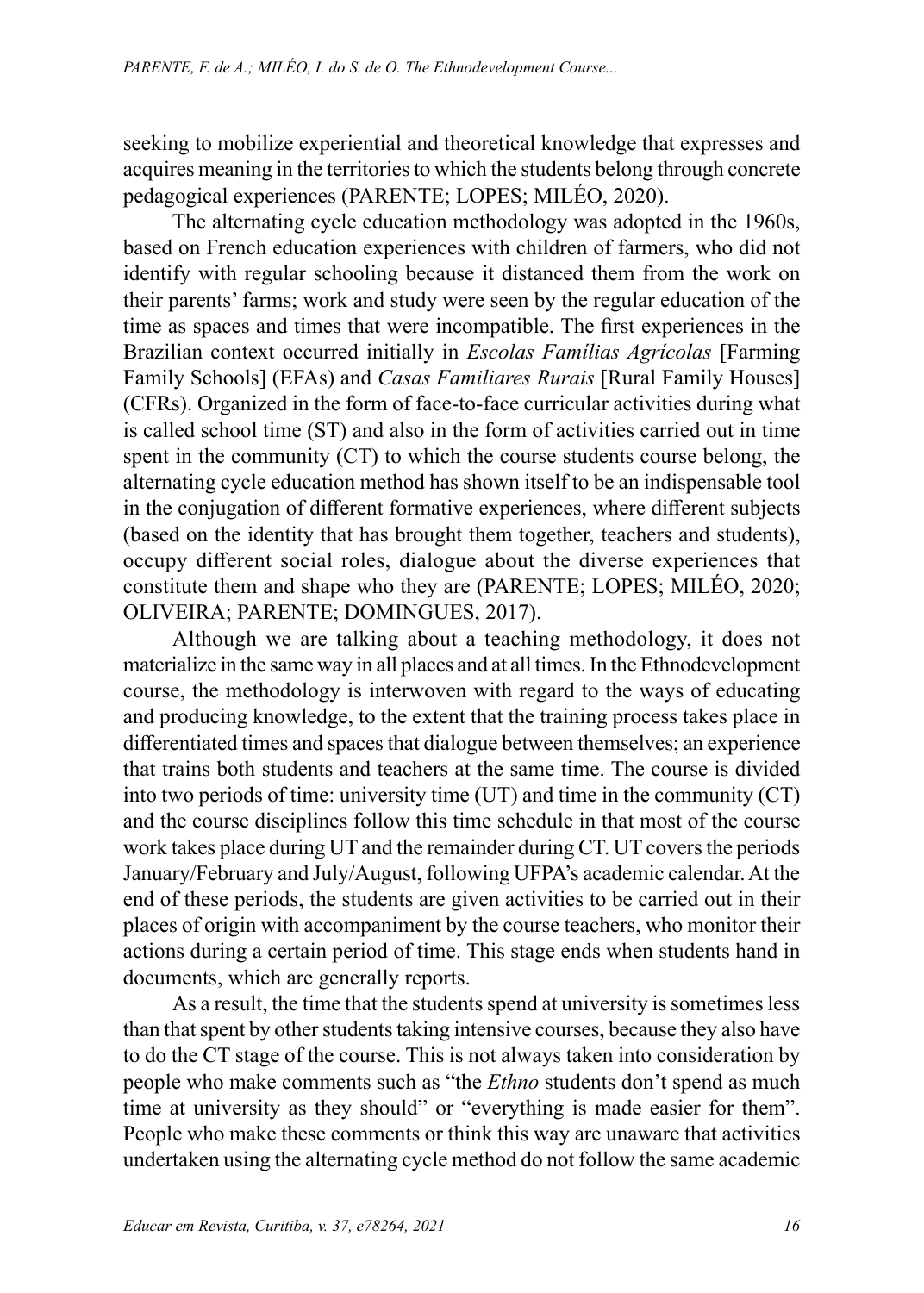calendar as the other courses, which means that for *Ethno* students the semester does not end at the end of term, but rather extends into the following term while they conclude that semester's activities<sup>6</sup>.

Monitoring CT activities in the communities is an opportunity to dialogue with other members of the communities, both during evening meetings and during other moments of sociocultural interaction. It is a time for exchange of information between the university and the communities, but above all, a time for dialogue about their previous experiences with the university, when they felt they were merely recipients of the university's interns which it sent to their communities and denied the traditional knowledge of these people.

Following the adoption of the alternating cycle method, we can now see a much closer relationship between the university and the communities, as they see themselves as partners in the formative processes of the university students, welcoming the teachers when they come to tutor relatives and/or friends who are now recognized as "university students", since as Parente, Lopes and Miléo (2020) recall, the alternating cycle method enables

> [...] a horizontal form of didactic-pedagogical organization that values the experience lived by the diversity of popular collectives, translated into a network of representations and meanings in relation to the building of knowledge (PARENTE; LOPES; MILÉO, 2020, p. 67, our translation).

The expectations that people (based on the communities visited during CT monitoring) have about their participation in the university makes those involved (meaning us, the university) rethink the role of the university in society, which minimally demonstrates that the institution needs to continue on the path of inclusion through policies that differentiate access to the university, increasingly improving the tools to enable students to continue there; the experiences in this regard have been extremely successful, as the above example and many others can attest, although the system needs improvement to meet the specificity of the course(s) and students (PARENTE, 2014).

6 UFPA works with two semesters: the first runs from January to June, while the second runs from August to December. As the university has several *campi* and it has intensive and extensive courses, the year is divided into four periods: 1) January and February; 2) February to June; 3) July and August; 4) July to December; where periods 1 and 3 are intensive; and periods 2 and 4 are extensive.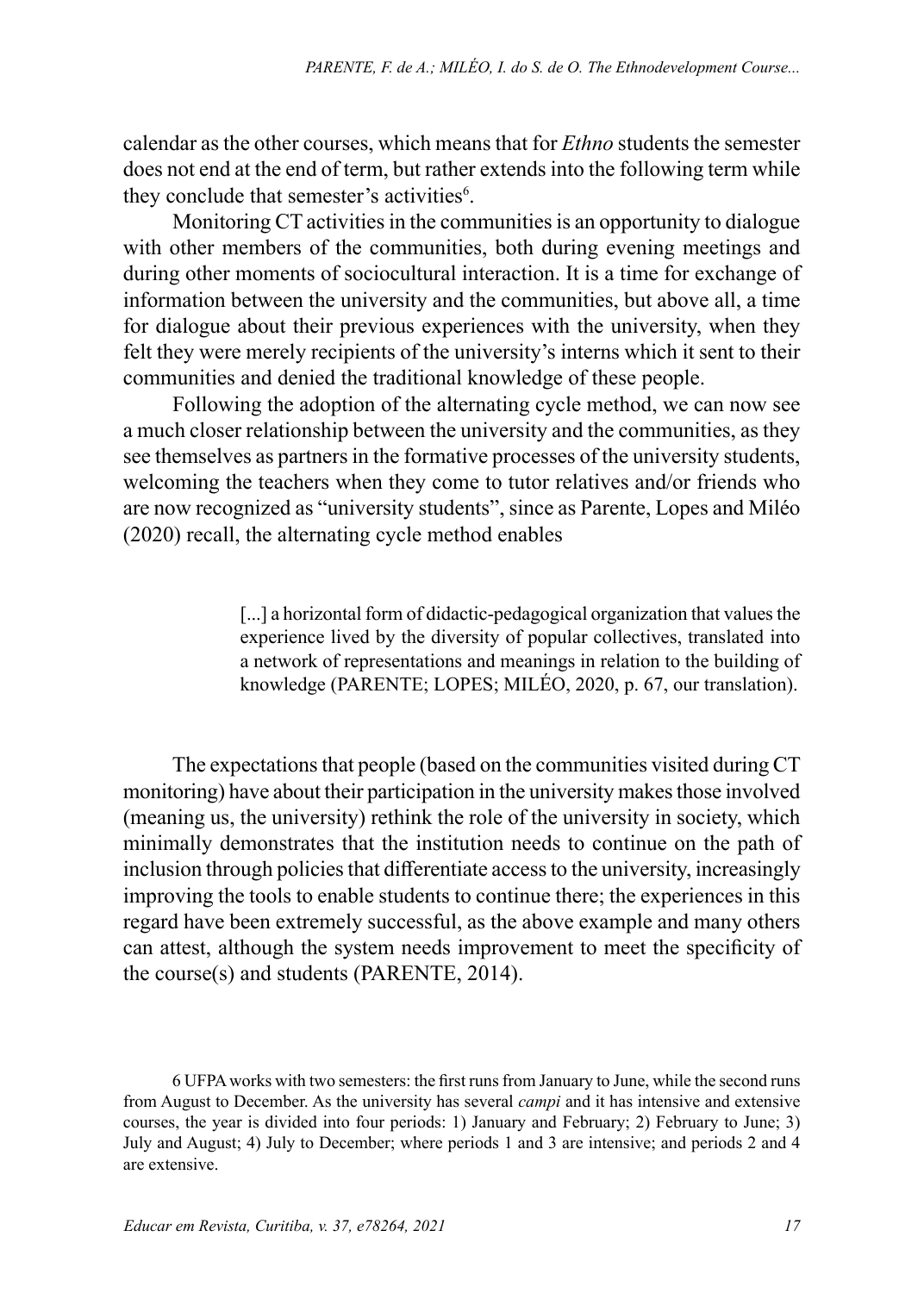#### **A few considerations...**

Ethnodevelopment, as a course, is the possibility found by professionals from different fields of knowledge and traditional peoples and communities to respond to a historical and still urgent demand for higher and differentiated education, in accordance with the needs of these subjects and their groups of belonging for autonomy to exercise their right to be free, with health, education and territorial management aimed at strengthening and enhancing their forms of organization and political representation to strengthen their communities, precisely in the sense of the term/concept coined in the 1980s (LUCIANO, 2006).

Initially, the idea was to expand the training of differentiated subjects who could have access to the Ethnodevelopment Bachelor and Licentiate Degree course, envisaged based on the premise of cultural diversity, centered on discussions of anthropology, archeology, human rights, health, and the environment, to guide their plans and actions for the management of their territories and their lives. Having both qualifications also favored the building of tools for acting in different social spaces, broadening the possibilities of acting inside the territories to which they belong or outside them, directly in government institutions, such as schools or health clinics, or in local organizations, in dialogue with or on behalf of the State.

However, providing differentiated education also brings with it the challenge of having to rethink things in view of universalizing State policies, such as the mandatory separation of bachelor degrees and licentiate degrees, which affected us more directly in 2015, with the need to restructure the Course Teaching Project. This restructuring also allowed us to rethink the differentiated education proposal through dialogue with the students taking the course, with those who had already graduated to analyze their trajectories after graduation, their collectives and the demands for higher education, as well as dialogue with university professionals, partners in the implementation and maintenance of the course.

In all the consultations made in this regard, the evaluation was that the licentiate degree would provide a broader and more effective response to the demands of the communities, which lack professionals to build and execute differentiated education, focused on the autonomy of traditional peoples and communities in their territories, in addition to contributing to their planning and management.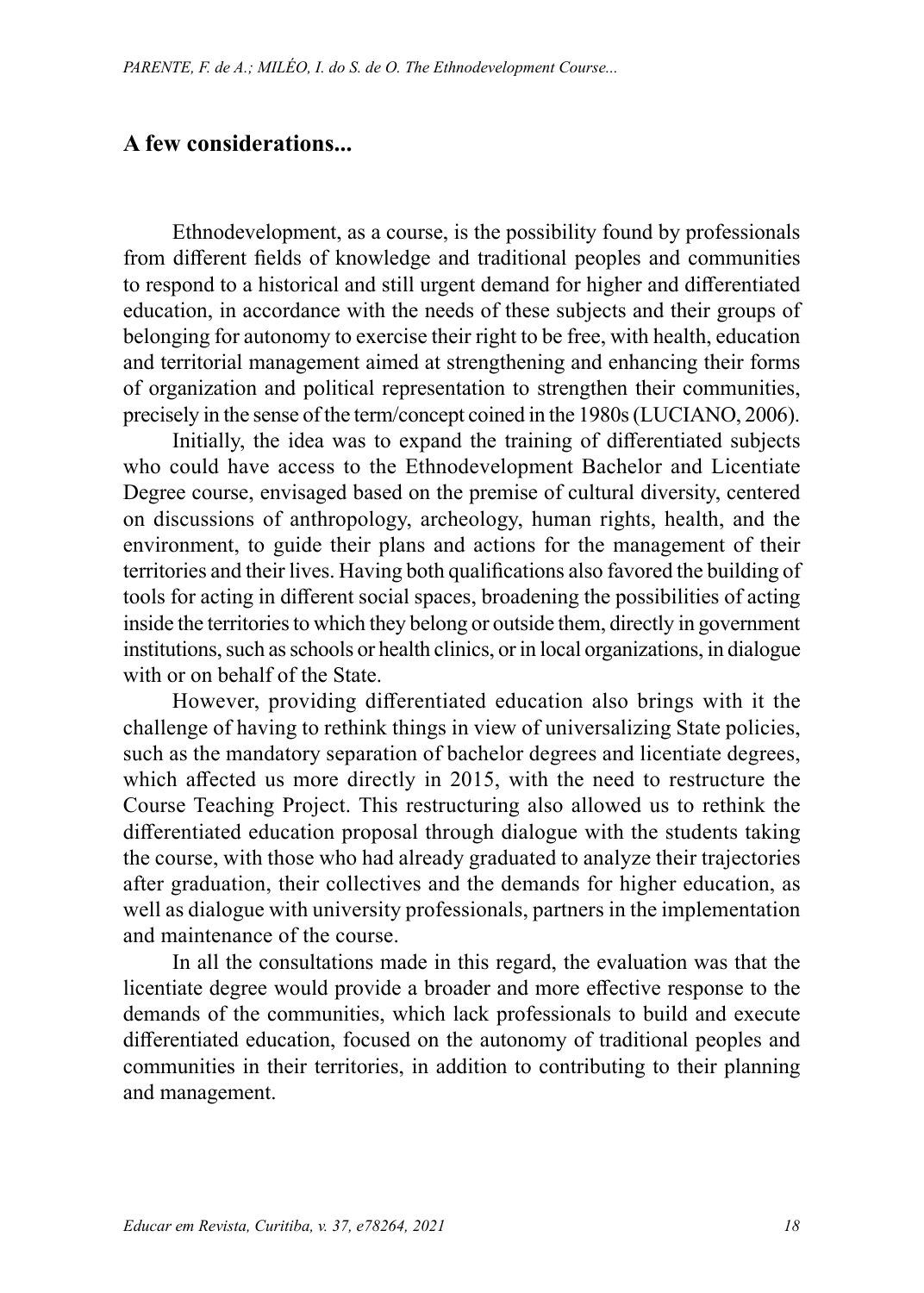But, above all, we emphasize that being in schools, or more precisely being a teacher or manager of official State institutions in the community, such as schools, allows us to rethink educational policy and educational practices from within, deconstructing the colonial perspective, positivizing ethnic and differentiated identities, and implementing other perspectives, knowledge and actions that come together in the school/school education for the autonomy of the communities, valuing local knowledge and the dialogue between related subjects, regardless of their place, for the production of other knowledge, and the school and its actors can be the mediators of this process, including and especially with the State.

In this sense, schooling based on the alternating cycle education method has been perceived as one of the important means of achieving the consonance of this differentiated dialogical and collective education project, building other schooling experiences for people, which allows the exchange of knowledge and its valuing at the university and in the communities, and contributes to local and non-local sociocultural organization insofar as they verify the viability of eduction aimed at the affirmation of ethnic and differentiated cultures and identities, truly inclusive, based on their own teaching experiences during the course and at the university.

This is the current stage of Ethnodevelopment education at UFPA. With effect from 2019, the University began to offer the licentiate degree course that was approved by CONSEPE/UFPA Resolution No. 5124, dated January 23, 2019 (UNIVERSIDADE FEDERAL DO PARÁ, 2019), with the same epistemological assumptions, based on the alternating cycle education method, with the goal of training educators qualified as "Agents of ethnodevelopment and/ or Ethnoeducators, who meet the needs of traditional peoples and communities in the Amazon, with possibilities of intervening socially" (UNIVERSIDADE FEDERAL DO PARÁ, 2019, p. 10, our translation), based on educational actions that establish dialogue between traditional and scientific knowledge.

Regardless of which university course, the challenges for a differentiated education that moves against a universalizing schooling countercurrent remain, and it is in the dialogue with the traditional peoples and communities, their collectives, and the union of professionals from different fields of knowledge that we have sought to respond to the most urgent demands of the communities in order to address educational inequalities, and these subjects have taken up their places in their schools, health centers and collective organizations, making a difference in these places, which are circumscribed in the territories to which they belong.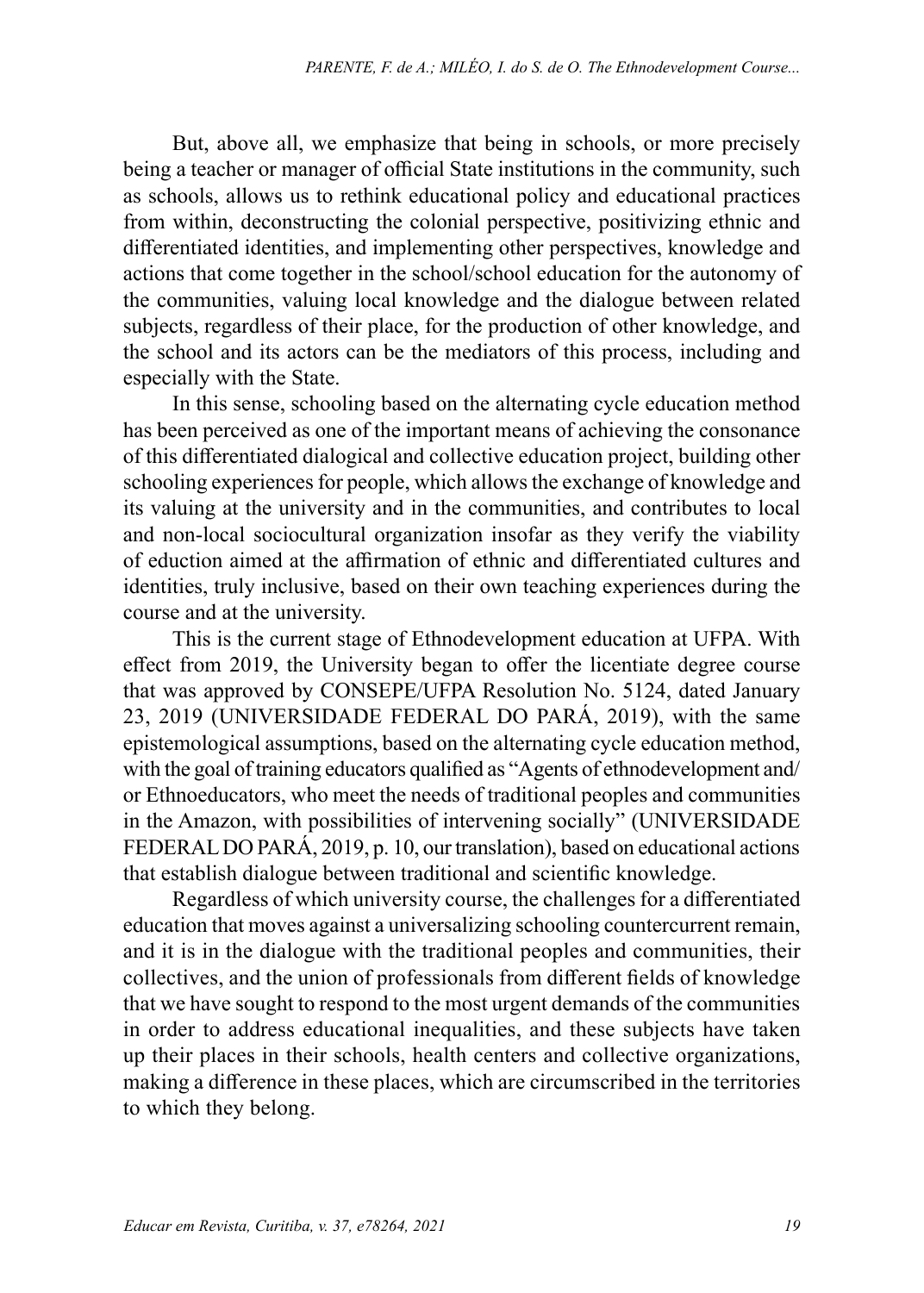# **REFERENCES**

ARROYO, Miguel González. *Outros sujeitos*, *outras pedagogias*. Petrópolis, RJ: Vozes, 2012.

BARTOLOMÉ, Miguel Alberto. As etnogêneses: velhos atores e novos papéis no cenário cultural e político. *Mana*, Rio de Janeiro, v. 12, n. 1, p. 39-68, 2006. Available at: [http://](http://www.scielo.br/scielo.php?script=sci_arttext&pid=S0104) [www.scielo.br/scielo.php?script=sci\\_arttext&pid=S0104.](http://www.scielo.br/scielo.php?script=sci_arttext&pid=S0104) Accessed on: May 26, 2020.

BONETI, Lindomar Wessler. *Políticas públicas por dentro*. Ijuí: Unijuí, 2006.

BONFIL BATALLA, Guillermo. *México profundo*. Una civilización negada. México: Debolsillo, 2006.

BRASIL. Presidência da República. *Decreto nº 6*.*096*, *[de 24 de abril de 2007](http://legislacao.planalto.gov.br/legisla/legislacao.nsf/Viw_Identificacao/DEC 6.096-2007?OpenDocument)*. Institui o Programa de Apoio a Planos de Reestruturação e Expansão das Universidades Federais - REUNI. Brasília, DF: Presidência da República, 2007. Available at: [http://www.planalto.](http://www.planalto.gov.br/ccivil_03/_Ato2007-2010/2007/Decreto/D6096.htm) [gov.br/ccivil\\_03/\\_Ato2007-2010/2007/Decreto/D6096.htm](http://www.planalto.gov.br/ccivil_03/_Ato2007-2010/2007/Decreto/D6096.htm). Accessed on: Apr. 15, 2021.

BRASIL. Conselho Nacional de Educação. *Resolução CNE/CP n. 02/2015, de 1º de julho de 2015*. Define as Diretrizes Curriculares Nacionais para a formação inicial em nível superior (cursos de licenciatura, cursos de formação pedagógica para graduados e cursos de segunda licenciatura) e para a formação continuada. *Diário Oficial da União*: Brasília, DF, seção 1, n. 124, p. 8-12, 02 jul. 2015.

CANDAU, Vera Maria. Direitos humanos, educação e interculturalidade: as tensões entre igualdade e diferença. *Revista Brasileira de Educação*, Rio de Janeiro, v. 13, n. 37, p. 45-56, jan./abr. 2008. Available at: <https://www.scielo.br/pdf/rbedu/v13n37/05.pdf>. Accessed on: July 17, 2020.

CANDAU, Vera Maria. Diferenças culturais, cotidiano escolar e práticas pedagógicas. *Currículo sem Fronteiras*, [*S*. *l*.], v. 11, n. 2, p. 240-255, 2011. Available at: [https://www.](https://www.curriculosemfronteiras.org/vol11iss2articles/candau.htm) [curriculosemfronteiras.org/vol11iss2articles/candau.htm](https://www.curriculosemfronteiras.org/vol11iss2articles/candau.htm). Accessed on: Apr. 16, 2021.

GEERTZ, Clifford. *A Interpretação das Culturas*. Rio de Janeiro: LTC, 1989.

HALL, Stuart. *A identidade cultural na pós-modernidade*. Rio de Janeiro: DP&A, 2000.

LITTLE, Paul Elliot. Etnodesenvolvimento Local: autonomia cultural na era do neoliberalismo global. *Tellus*, Campo Grande, v. 2, n. 3, p. 33-52, 2002. Available at: https://www.tellus.ucdb.br/tellus/article/view/23/32. Accessed on: Oct. 29, 2021.

LUCIANO, Gersem dos Santos. *O Índio Brasileiro*: o que você precisa saber sobre os povos indígenas no Brasil de hoje. Brasília, DF: MEC: SECAD: LACED/Museu Nacional, 2006. (Coleção Educação Para Todos). Available at:<http://www.laced.mn.ufrj.br/trilhas/>. Accessed on: May 15, 2020.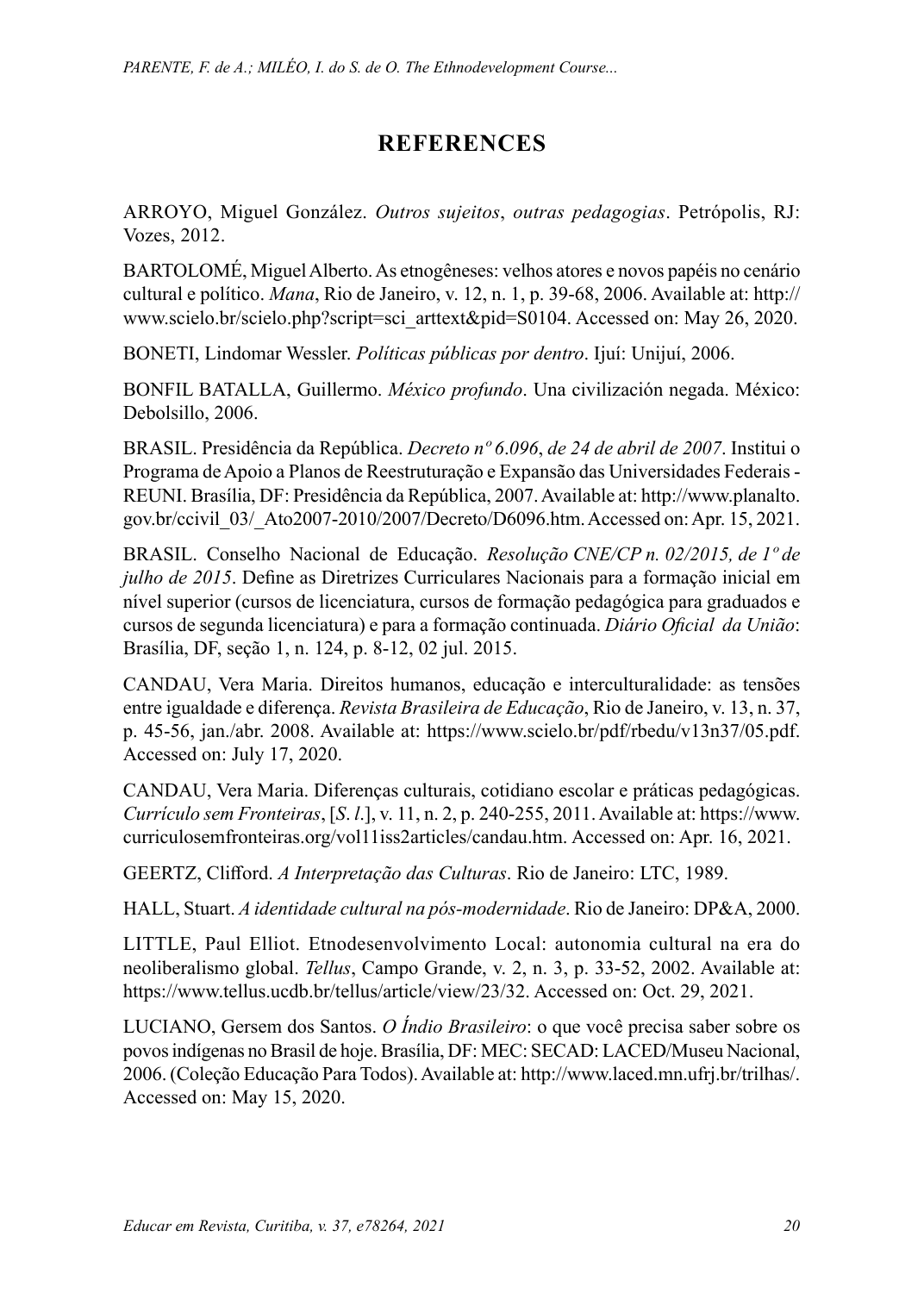MOEHLECKE, Sabrina. Ação Afirmativa: história e debates no Brasil. *Cadernos de Pesquisa*, São Paulo, n. 117, p. 197-217, nov. 2002. Available at: [https://doi.org/10.1590/](https://doi.org/10.1590/S0100-15742002000300011) [S0100-15742002000300011](https://doi.org/10.1590/S0100-15742002000300011). Accessed on: Apr. 13, 2021.

OLIVEIRA, Assis da Costa; PARENTE, Francilene de Aguiar; DOMINGUES, William César Lopes. Pedagogia da alternância e(m) etnodesenvolvimento: realidade e desafios. *Revista Educação & Realidade*, Porto Alegre, v. 42, n. 4, p. 1545-1565, out./dez. 2017. Available at: [https://www.scielo.br/j/edreal/a/Yjg97qmsKXTR5KR3wrRGK8j/](https://www.scielo.br/j/edreal/a/Yjg97qmsKXTR5KR3wrRGK8j/abstract/?lang=pt) [abstract/?lang=pt.](https://www.scielo.br/j/edreal/a/Yjg97qmsKXTR5KR3wrRGK8j/abstract/?lang=pt) Accessed on: Apr. 13, 2021.

PARENTE, Francilene de Aguiar. Educação Superior em Etnodesenvolvimento, Movimentos Indígenas e Agência da Diferença Étnica em Altamira/PA. *Revista Fórum Identidades*, Itabaiana, ano 8, v. 16, p. 221-246, jul./dez. 2014. Available at: [https://seer.](https://seer.ufs.br/index.php/forumidentidades/issue/view/387) [ufs.br/index.php/forumidentidades/issue/view/387.](https://seer.ufs.br/index.php/forumidentidades/issue/view/387) Accessed on: Apr. 15, 2021.

PARENTE, Francilene de Aguiar; LOPES, Raquel da Silva; MILÉO, Irlanda do Socorro de Oliveira. Pedagogia da Alternância na Formação de Professores Extrativistas: uma Experiência na Terra do Meio, em Altamira/PA. *Revista Humanidades e Inovação*, Tocantins, v. 7, n. 12, p. 63-77, 2020. Available at: [https://revista.unitins.br/index.php/](https://revista.unitins.br/index.php/humanidadeseinovacao/issue/view/77) [humanidadeseinovacao/issue/view/77](https://revista.unitins.br/index.php/humanidadeseinovacao/issue/view/77). Accessed on: Apr. 15, 2021.

PIOVESAN, Flávia. Ações Afirmativas e Direitos Humanos. *Revista USP*, São Paulo, n. 69, p. 36-43, mar./maio 2006. Available at: [https://www.revistas.usp.br/revusp/article/](https://www.revistas.usp.br/revusp/article/view/13511) [view/13511](https://www.revistas.usp.br/revusp/article/view/13511). Accessed on: Apr. 13, 2021.

SANTOS, Boaventura de Sousa. Introdução: para Ampliar o Cânone do Reconhecimento, da Diferença e da Igualdade. *In*: SANTOS, Boaventura de Sousa (org.). *Reconhecer para Libertar*: os Caminhos do Cosmopolitanismo Multicultural. Rio de Janeiro: Civilização Brasileira, 2003. p. 25-68.

SANTOS, Boaventura de Sousa. *A gramática do tempo*: para uma nova cultura política. 2. ed. São Paulo: Cortez, 2008.

SANTOS, Glademir Sales dos. Etnografia da Inclusão. *In*: ALMEIDA, Allfredo Wagner Berno; SANTOS, Glademir Sales dos (org.). *Estigmatização do Território*: mapeamento situacional das comunidades e associações indígenas na cidade de Manaus. Manaus: Projeto Nova Cartografia Social da Amazônia/ Editora da Universidade Federal do Amazonas, 2008. p. 63-81.

SOUZA LIMA, Antonio Carlos de; BARROSO-HOFFMANN, Maria; PERES, Sidnei Clemente. Notas sobre os Antecedentes Históricos das Idéias de "Etnodesenvolvimento" e de "Acesso de Indígenas ao Ensino Superior" no Brasil. Rio de Janeiro: LACED: Museu Nacional: UFRJ, 2002. p. 1-12. Available at: [http://laced4.hospedagemdesites.](http://laced4.hospedagemdesites.ws/arquivos/Texto_Etnodesenvolvimento_e_Ensino_Superior_Indigenas.pdf) [ws/arquivos/Texto\\_Etnodesenvolvimento\\_e\\_Ensino\\_Superior\\_Indigenas.pdf](http://laced4.hospedagemdesites.ws/arquivos/Texto_Etnodesenvolvimento_e_Ensino_Superior_Indigenas.pdf). Accessed on: Aug. 25, 2019.

STAVENHAGEN, Rodolfo. Etnodesenvolvimento: uma dimensão ignorada no pensamento desenvolvimentista. *In*: *Anuário Antropológico*. Brasília: UNB, 1984. p. 11-44.